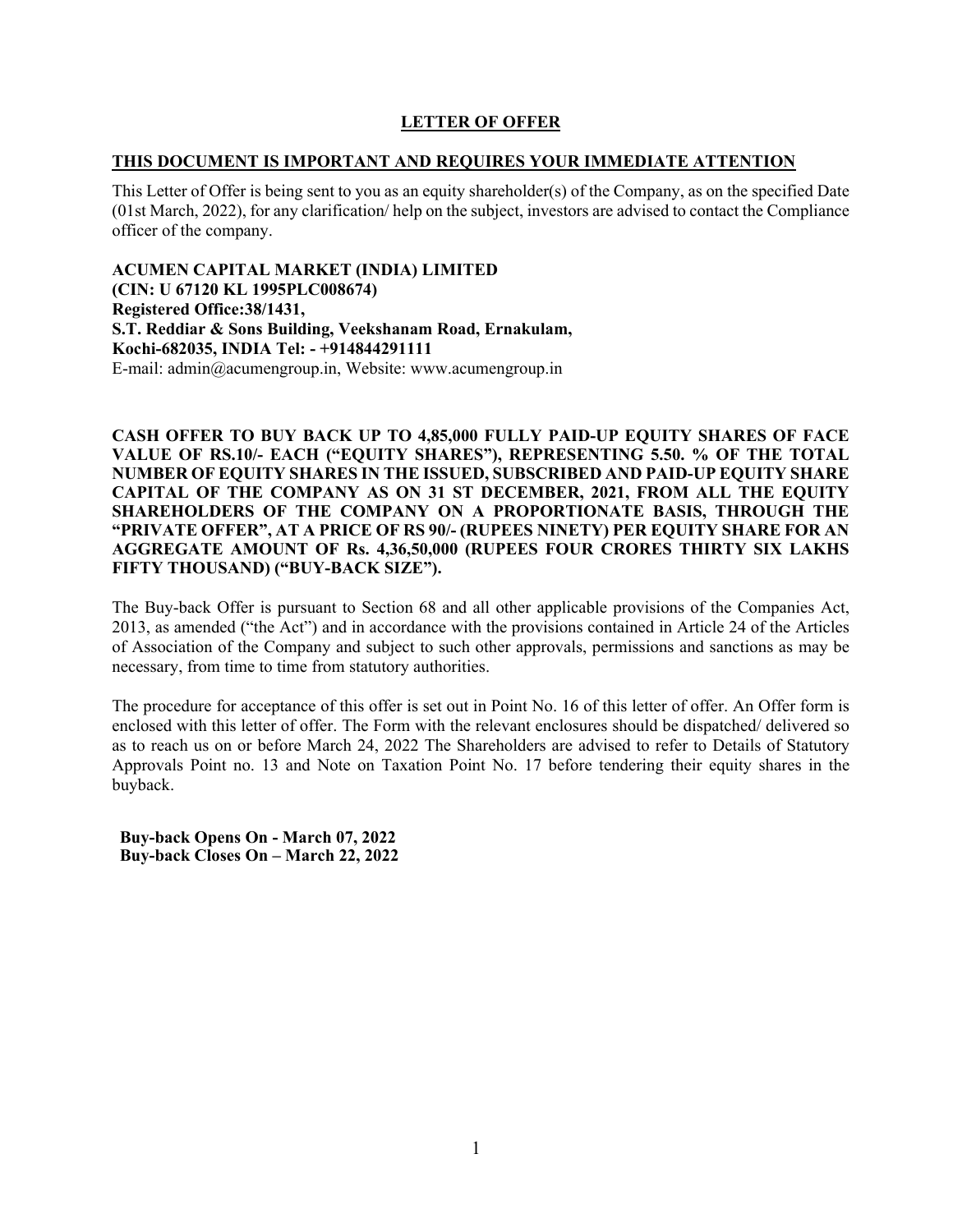# **TABLE OF CONTENTS**

| Sr.<br>No.     | <b>PARTICULARS</b>                                                                               | <b>PAGE</b><br>NO. |
|----------------|--------------------------------------------------------------------------------------------------|--------------------|
| $\mathbf{1}$   | Schedule Of Activities                                                                           | 3                  |
| $\overline{2}$ | Details Of The Buy-Back                                                                          | $\overline{3}$     |
| 3              | Authority For The Buy-Back                                                                       | 3                  |
| 4              | Necessity Of The Buy-Back                                                                        | 4                  |
| 5              | Disclosure of Material Facts                                                                     | $\overline{4}$     |
| 6              | Basis Of Calculating The Buy-Back Price                                                          | 4                  |
| $\overline{7}$ | Sources Of Funds For The Buy-Back                                                                | 5                  |
| 8              | Process adopted For The Buy-Back                                                                 | $\overline{5}$     |
| 9              | Details<br><b>Of</b><br>The Escrow Account                                                       | 5                  |
| 10             | Information about the company                                                                    | 6                  |
| 11             | Present Capital Structure And Shareholding Pattern                                               | 8                  |
| 12             | Aggregate Shareholdings of the promoter group                                                    | 9                  |
| 13             | Details Of The Statutory Approvals                                                               | 10                 |
| 14             | Management discussion                                                                            | 10                 |
| 15             | Interest of the promoters/ Directors                                                             | 10                 |
| 16             | Procedure For Acceptance And Settlement                                                          | 10                 |
| 17             | Note On Taxation                                                                                 | 12                 |
| 18             | Declaration By The Board Of Directors                                                            | 13                 |
| 19             | Auditors' Certificate                                                                            | 15                 |
| 20             | Documents For Inspection                                                                         | 19                 |
| 21             | Details Of Remedies Available To The Equity Shareholders                                         | 20                 |
| 22             | Declaration By The Directors Regarding Authenticity Of The<br>Information In The Letter Of Offer | 20                 |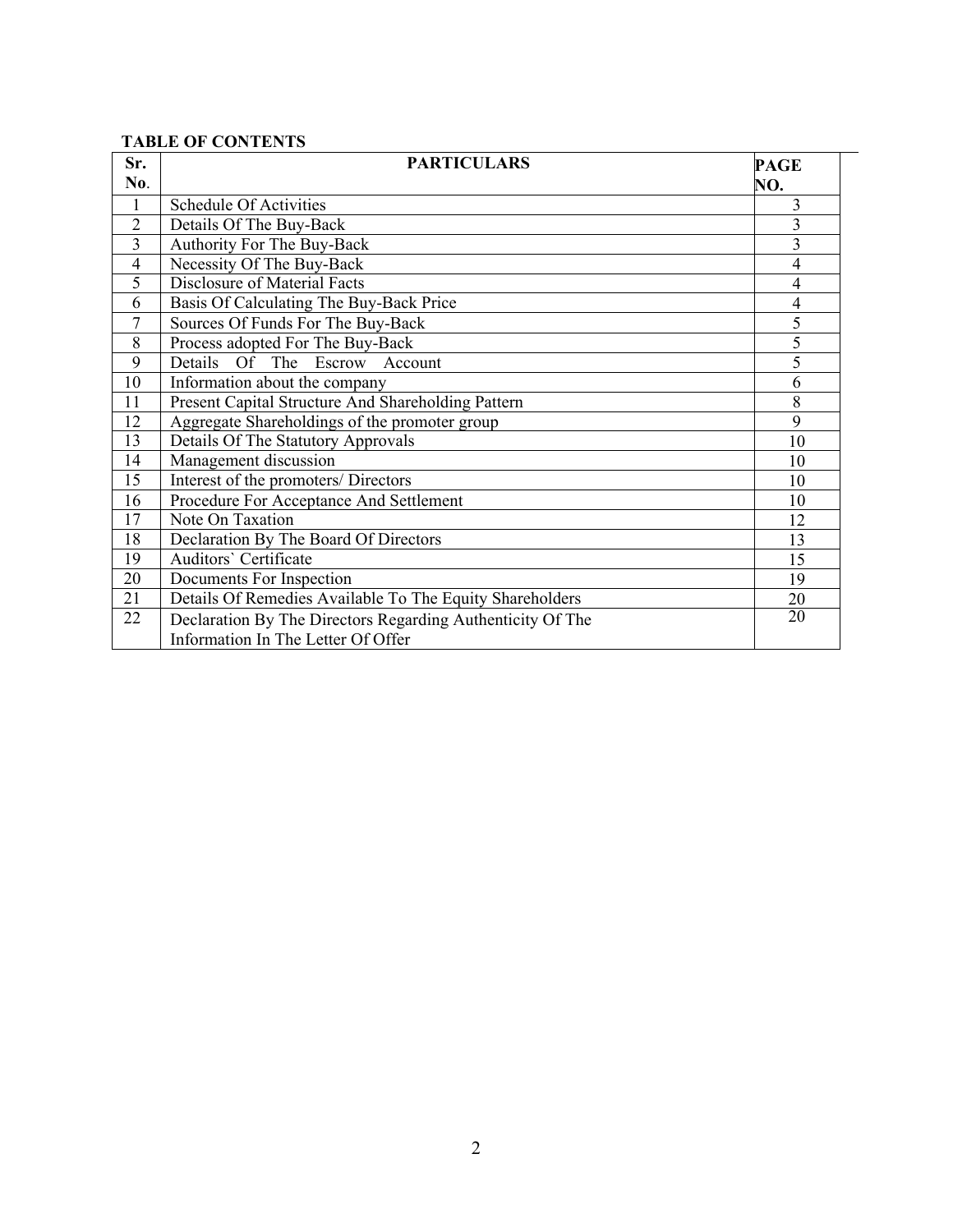# **1) SCHEDULE OF ACTIVITIES**

| <b>Activity</b>                              | Day & Date                   |
|----------------------------------------------|------------------------------|
| Date of Board Meeting approving the Buy-back | Monday, $28th$ February 2022 |
| Date of Opening of Buy-back                  | Monday, March 07, 2022       |
| Date of Closing of Buy-back                  | Tuesday, March 22, 2022      |
| Date of Payment to Shareholders              | On or before March 28,2022   |

# **2) DETAILS OF THE BUY-BACK**

- a) At present Total Number of fully paid up shares of ACUMEN CAPITAL MARKET (INDIA) LIMITED is 88,18,459 equity shares of Rs. 10 each/- consisting of 53.82 % of the equity held by promoters.
	- b) The Buy-back Offer has been authorized by a resolution of the Board of Directors of the Company on February 28, 2022. The Board of directors have approved the buy-back of up to 4,85,000 (Four lakhs eighty five thousand ) fully paid-up Equity Shares from the existing shareholders of the Company, on a proportionate basis, through the private offer, in accordance with the provisions contained in the Articles of Association of the Company, Section 68 and all other applicable provisions, of the Companies Act, 2013 (the "Act") and the at a price of Rs 90.(Ninety) per Equity Share payable in cash, for an aggregate amount of 4,36,50,000 (Rupees Four Crores Thirty Six Lakhs Fifty Thousand) ("Buy-back offer Size"). The Buy-back Size represents 9.79 % which is less than 10% of the total paid-up equity capital and free reserves as per the financial statements of the Company for the year ended 31st December 2021.
	- c) The amount required by the Company for the said buy-back aggregating to Rs. 4,36,50,000 (Rupees Four Crores Thirty Six Lakhs Fifty Thousand) will be met out of current surplus and/or cash and cash equivalents and / or internal accruals of the Company.
	- d) The buy-back price of Rs. 90/- per Equity Share has been arrived at after considering various factors.
	- e) The Total number of shares i.e. 4,85,000 (Four Lakhs Eighty Five Thousand) fully paid up equity shares offered by the company to the shareholders is representing 5.50.% of the paid up equity capital of the company as on 31<sup>st</sup> December 2021. The Company will restrict the buyback of equity shares to a maximum number of 4,85,000 (Four Lakhs Eighty Five Thousand ).equity shares on proportionate basis i.e. in case the number of shares offered by the shareholders is more than the total number of shares to be bought back by the company, the acceptances per shareholders shall be equal to the acceptances tendered by the shareholders divided by the total acceptances received and multiplied by the total number of shares to be bought back. The acceptances will be restricted to the whole number so as to avoid the fraction of shares.

# **3) AUTHORITY FOR THE BUY-BACK**

Pursuant to the provisions of Section 68 and all other applicable provisions, if any, of the Act, and in accordance with the Articles of Association of the Company the Buy-back through private offer has been duly authorized by Resolution passed by the Board of Directors at its meeting held on 28<sup>th</sup> February 2022.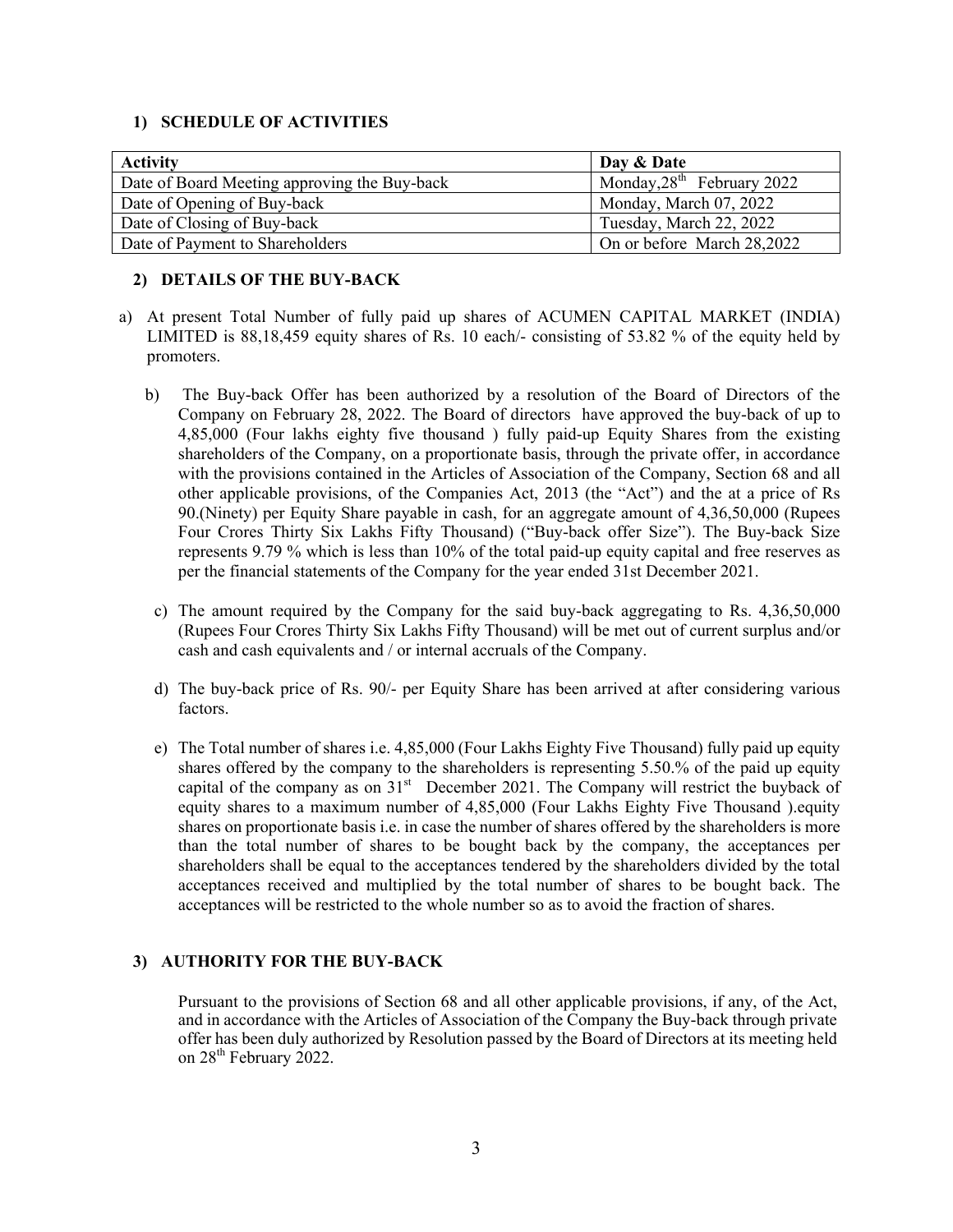# **4) NECESSITY OF THE BUY-BACK**

To optimize return to the shareholders, enhance shareholders value and with a view to provide an exit route to the shareholders, it is felt advisable to buy back the shares from the shareholders.

# **5) DISCLOSURE OF MATERIAL FACTS**

- a. The Buy-back Offer has been authorized by a resolution of the Board of Directors of the Company on February 28, 2022.
- b. As per the provisions of the Act, the equity shares to be bought back by the Company will compulsorily be cancelled and will not be held for re-issue.
- c. It is clarified that, the fact that the resolution provides for a maximum price of Rs. 90/- per share does not indicate that the company will or is obliged to buy or continue to buy shares so long as the price is below Rs. 90/-. Similarly, the fact that the resolution indicates a maximum aggregate purchase price of Rs. 4,36,50,000 (Rupees Four Crores Thirty Six Lakhs Fifty Thousand) and the maximum aggregate number of shares at 4,85,000 (Four Lakhs Eighty Five Thousand )equity shares does not indicate that the company will utilize or is obliged to utilize the entire amount of Rs. 4,36,50,000 (Rupees Four Crores Thirty Six Lakhs Fifty Thousand) in the buyback or that the company will buy or is obliged to buy all the said number of 4,85,000 (Four Lakhs Eighty Five Thousand) equity shares or such other maximum number of shares depending on the average purchase price of the shares.
- d. As per the provisions of the act, the resolution passed by the Board of directors approving the buyback will be valid for a maximum period of one year from the date of passing of Board Resolution.
- e. As per the provisions of the act, no offer for buyback shall be made within a period of one year from the date of closure of the preceding offer of buyback.

# **6) BASIS OF CALCULATING THE BUY-BACK PRICE**

- a. The Buy-back price of Rs. 90 per Equity Share has been arrived at after considering various factors
- b. The EPS of the Company Pre-Buy-back as on  $31<sup>st</sup>$  December 2021 is Rs. 4.76. which will increase to Rs. 5.03 post Buy-back assuming full acceptance of the Buy-back.
- c. The Return of Net worth of the Company Pre-Buy-back as on  $31<sup>st</sup>$  December 2021 is 9.16 % which will increase to 10.13 % post Buy-back assuming full acceptance of the Buyback.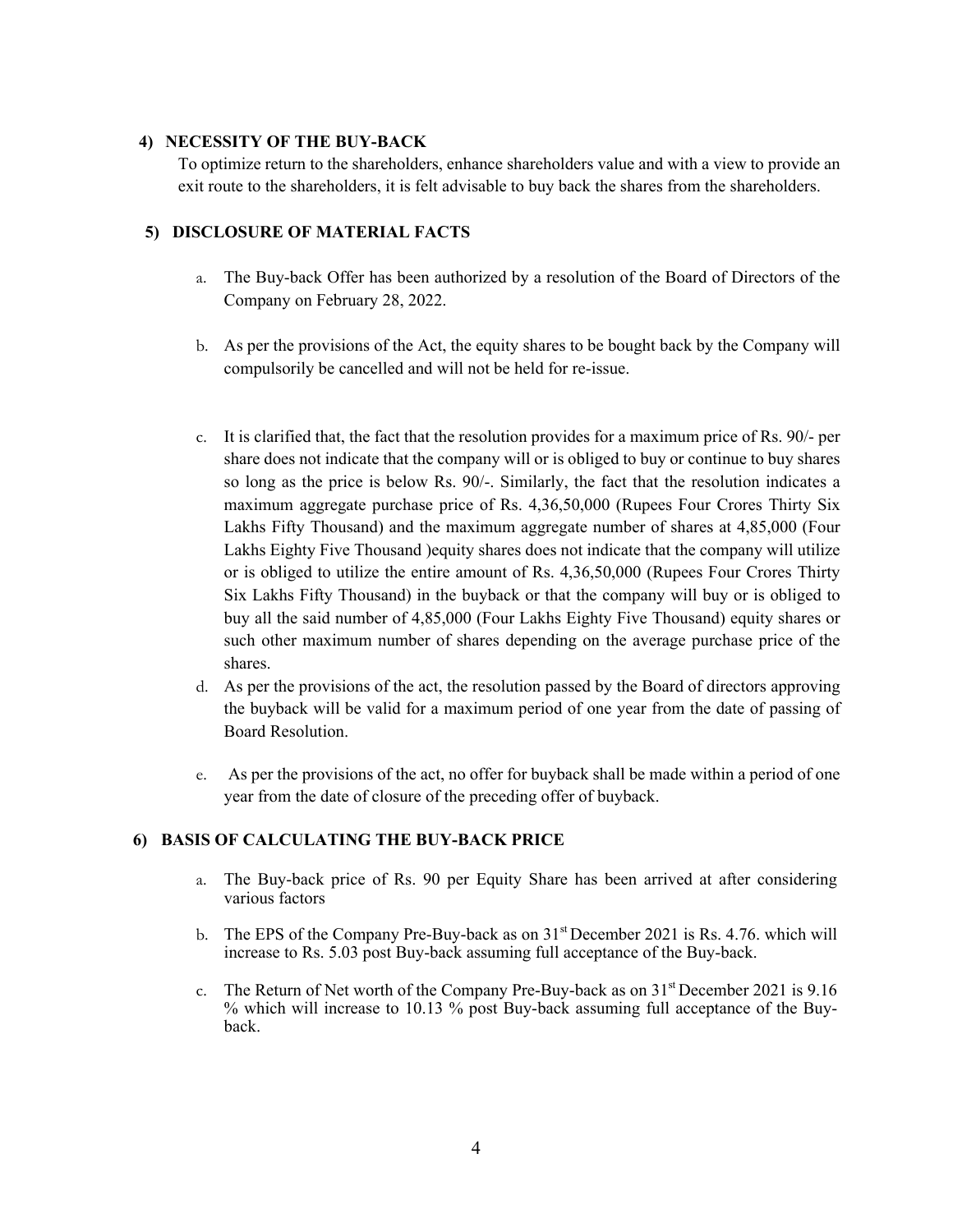# **7) SOURCES OF FUNDS FOR THE BUY-BACK**

- a. Assuming full acceptance, the funds that would be utilized by the Company for the purpose of the Buy-back would be Rs. 4,36,50,000 (Rupees Four Crores Thirty-Six Lakhs Fifty Thousand) Only.
- b. The funds for the Buy-back will be made available from the current surplus and / or cash and cash equivalents and / or internal accruals of the Company.
- c. The Company does not propose raising debt for buying back Shares. However, the Company may continue to borrow funds in the ordinary course of its business, if required.

# **8) PROCESS ADOPTED FOR THE BUY-BACK**

- i. The Company proposes to buy-back up to 4,85,000 (Four Lakhs Eighty Five Thousand )fully paid up Equity Shares of face value of Rs.10 each, from the Existing Shareholder(s) of the Company, on a proportionate basis, through the Private Offer Route in accordance with sections 68 and other applicable provisions of the Act, & in accordance with the Article of Association of the Company and such other approvals, permissions and exemptions as may be required, from time to time from statutory authorities and/or regulatory authorities, at a price of Rs 90 per Equity Share payable in cash for an aggregate amount of Rs. 4,36,50,000 (Rupees Four Crores Thirty-Six Lakhs Fifty Thousand**).**
- ii. The Buy-back size represents 9.79 % which is less than 10% of the total paid-up Equity Share Capital and free reserves of the Company as on  $31<sup>st</sup>$  December 2021. In case the number of shares to be bought back by the company, the acceptance per shareholder shall be on proportionate basis.
- iii. The Letter of offer and Offer Form will be sent to all the shareholders of the company whose names appear on the Register of Members of the company as on  $01<sup>st</sup>$ March, 2022 being the specified Date
- iv.The Buyback offer is open to all the shareholders of the company, both registered and unregistered. In case the tendered is an unregistered shareholder, he will have to submit the transfer deed complete in all respect, along with the share certificate(s).

# **9) DETAILS OF THE ESCROW ACCOUNT**

Immediately after the closure of Buy-back, the Company shall open and maintain a special account escrow with bank wherein it shall deposit the requisite amounts to fulfill its obligations under the Buy-back and any director of the company be empowered to operate such special account in accordance with the Act.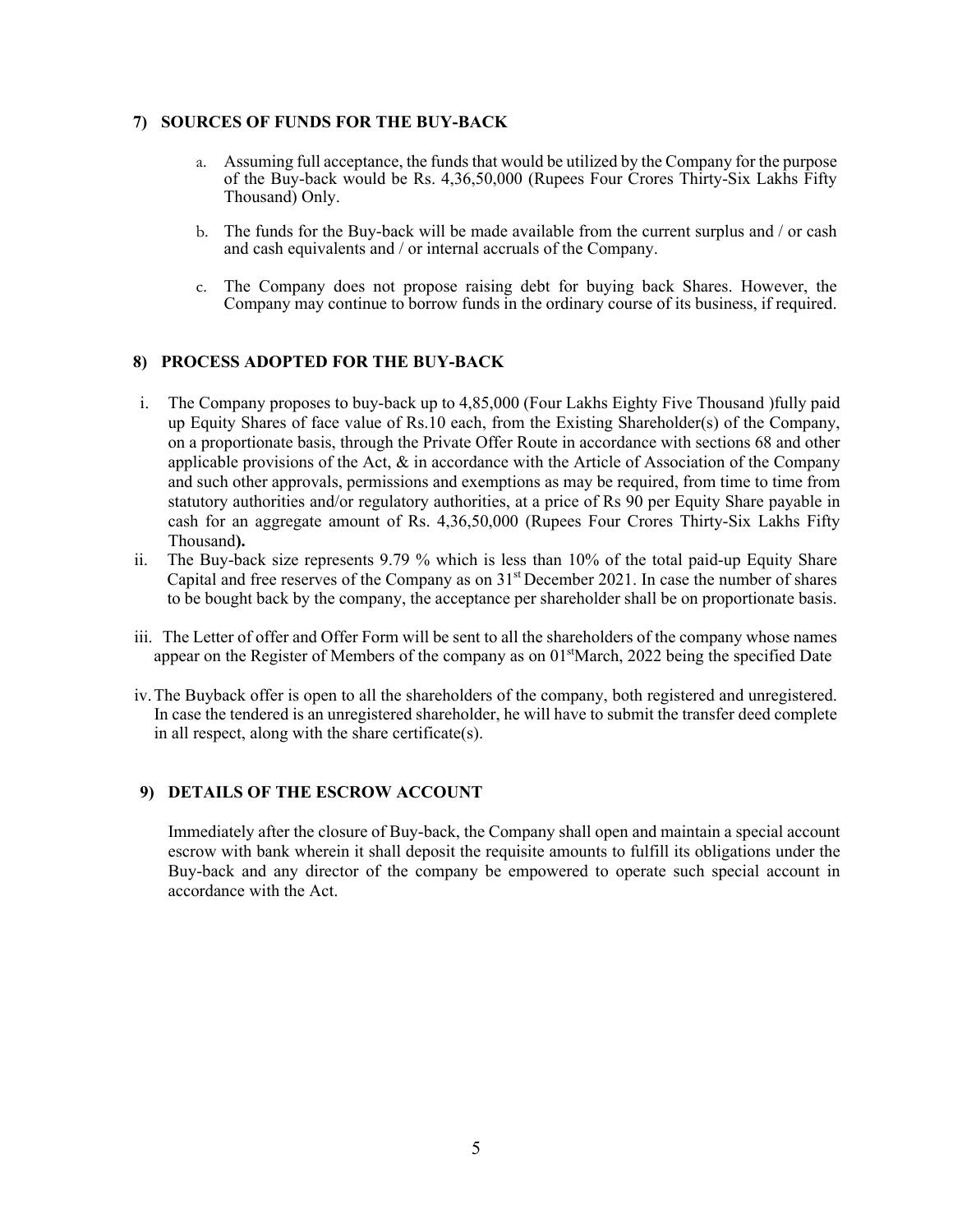# **10) INFORMATION ABOUT THE COMPANY**

# **a) History of the Company:**

Acumen Capital Market (India) Limited, is an unlisted public company incorporated on February 17, 1995 under the Companies Act, 1956 under the name and style of Peninsular Merchant Banking and Financial Services Limited, and subsequently changed its name to Peninsular Capital Market Limited on April 6, 1999, and to the present name Acumen Capital Market (India) Limited on January 30, 2008. The Company is a registered intermediary with SEBI (SEBI Reg. No: INZ000170434) and Member in NSE, BSE, NSDL, CDSL, MCX, NCDEX, ICEX, MSEI. The Corporate Identification Number (CIN) of the Company is CIN: U67120KL1995PLC008674. The Permanent Account Number of the Company is AABCP6649J. The e-mail address for all communications is admin@acumengroup.in. The Registered Office address of the Company is 38/1431, S T Reddiar Building, Veekshanam Road, Ernakulam, Kerala –682035.

# b) **Management :**

Mr. Akshay Agarwal (DIN: 00748558), Managing Director of the company looks after overall business of the company including Compliance, Administration. Mr. Akhilesh Agarwal (DIN: 00918838), Whole - time Director of the company looks after financial, technical and operational activities of the Company. Mr. Giby Mathew (DIN: 00007285), Whole - time Director is in charge of sales and marketing activities of the Company.

| C)             | The Details of the Board of Directors of the Company are as follows: |            |             |                       |
|----------------|----------------------------------------------------------------------|------------|-------------|-----------------------|
| SI.            | <b>NAME OF THE DIRECTOR</b>                                          | <b>DIN</b> | Designatio  | <b>RESIDENTIAL</b>    |
| N <sub>0</sub> |                                                                      |            | $\mathbf n$ | <b>ADDRESS</b>        |
|                |                                                                      |            |             |                       |
| $\mathbf{1}$   | <b>GIBY MATHEW</b>                                                   | 00007285   | Whole-time  | 10 G 1 RDS OASIS, 4TH |
|                |                                                                      |            | Director    | CROSSROAD, NETHAJI    |
|                |                                                                      |            |             | NAGAR,                |
|                |                                                                      |            |             | KADAVANTHARA,         |
|                |                                                                      |            |             | ERNAKULAM -682020     |
| $\overline{2}$ | <b>RAJALAKSHMI</b>                                                   | 00193749   | Director    | KEDARAM,<br>35/225,   |
|                | SOMASUNDARAN NAIR                                                    |            |             | AUTOMOBILE ROAD,      |
|                |                                                                      |            |             | PALARIVATTOM P O,     |
|                |                                                                      |            |             | ERNAKULAM - 682025    |
| 3              | AKSHAY<br><b>KIRTHY</b>                                              | 00748558   | Managing    | SUKANTH<br>VIHAR,     |
|                | <b>AGARWAL</b>                                                       |            | Director    | <b>PULLEPPADY</b>     |
|                |                                                                      |            |             | JUNCTION, CHITTOOR    |
|                |                                                                      |            |             | ROAD, ERNAKULAM-      |
|                |                                                                      |            |             | 682 035CHITTOOR ROAD  |
|                |                                                                      |            |             | ERNAKULAM - 682035    |
| $\overline{4}$ | <b>SANTOSH</b><br><b>KUMAR</b>                                       | 00749341   | Director    | MADUBAN, 51/2502 B    |
|                | <b>AGARWAL</b>                                                       |            |             | KUNJAN BAVA ROAD,     |
|                |                                                                      |            |             | NEXT LANE TO EXCEL    |
|                |                                                                      |            |             | VYTTILA,<br>GARDEN    |
|                |                                                                      |            |             | ERNAKULAM - 682019    |
| 5              | <b>AKHILESH AGARWAL</b>                                              | 00918838   | Whole-time  | 11F, SKYLINE TOPAZ,   |
|                |                                                                      |            | Director    | KALOOR, KADAVANTH     |
|                |                                                                      |            |             | ARA ROAD, COCHIN,     |
|                |                                                                      |            |             | ERNAKULAM - 682020    |

c) **The Details of the Board of Directors of the Company are as follows:**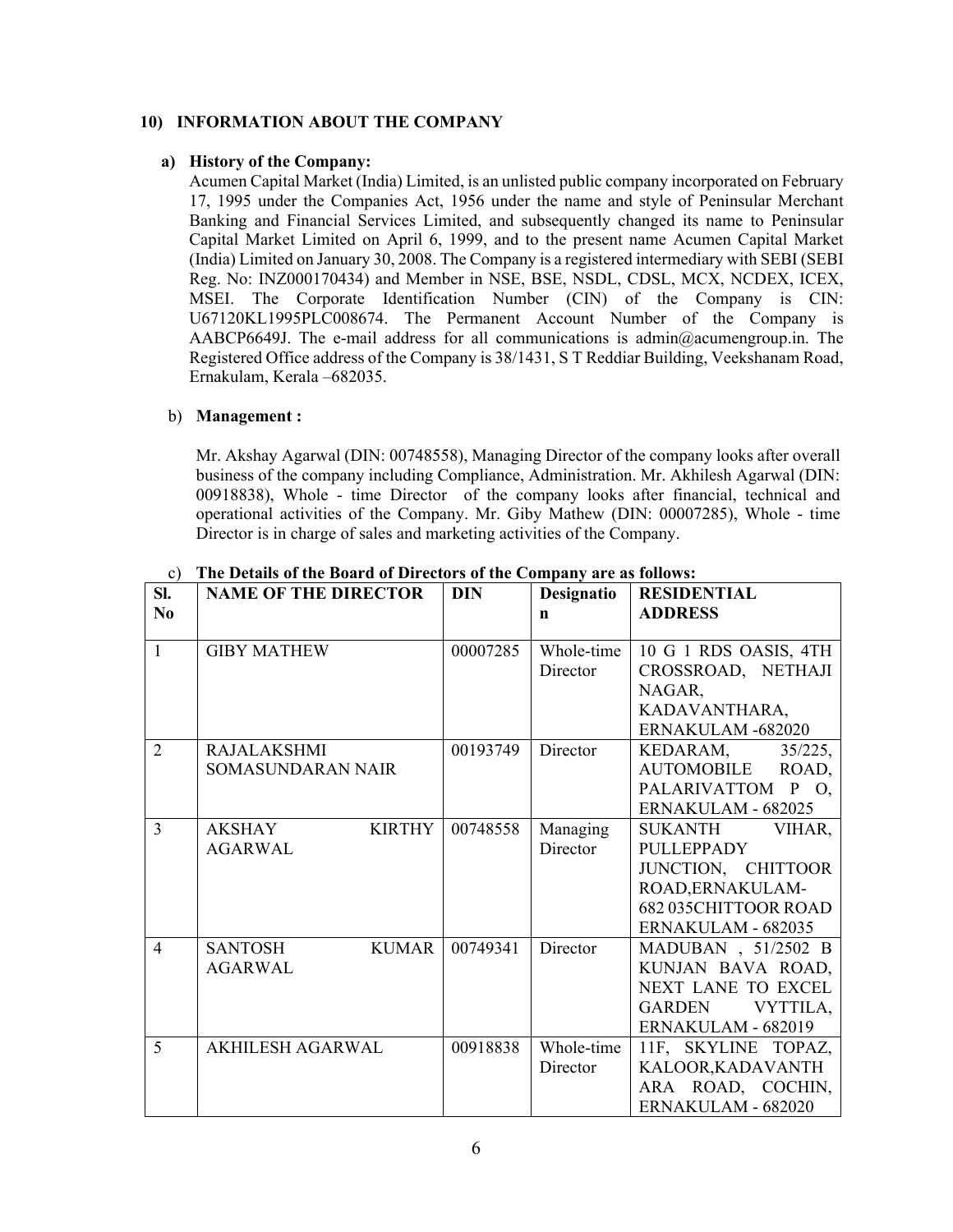| 6 | <b>GEORGE IYPE</b>  | 01774674 | Director | <b>RDS</b><br><b>FLAT</b><br>NO.2A |
|---|---------------------|----------|----------|------------------------------------|
|   |                     |          |          | AVENUE ONE, NEAR                   |
|   |                     |          |          | <b>PASSPORT</b>                    |
|   |                     |          |          | OFFICE, PANAMPILLY                 |
|   |                     |          |          | NAGAR ERNAKULAM -                  |
|   |                     |          |          | 682036                             |
|   | <b>MITHUN DAVIS</b> | 08423983 | Director | EDASSERY,                          |
|   |                     |          |          | ANGADIKADAVU.ROA                   |
|   |                     |          |          | D, ANGAMALY P<br>O.                |
|   |                     |          |          | THURAVOOR,                         |
|   |                     |          |          | ERNAKULAM,                         |
|   |                     |          |          | ANGAMALY 683572                    |

# d) **FINANCIAL INFORMATION OF THE COMPANY**

The financial information of the Company, as extracted from the audited results for three financial years ended on 31 March, 2021, 2020 and 2019 and for the year ended on 31<sup>st</sup> December 2021 is detailed below:

| <b>Particulars</b>               | <b>December 31, 2021</b> | 2020-21         | 2019-20         | 2018-19        |
|----------------------------------|--------------------------|-----------------|-----------------|----------------|
| Income from operations           | 23,91,77,837             | 32,53,03,162    | 28, 36, 02, 855 | 14,72,36,566   |
| Other operating income           | 5, 25, 15, 482           | 5,95,64,275     | 5,96,76,957     | 3,58,79,864    |
| Other Income                     | 3,55,33,008              | 2,87,58,596     | 2,92,34,618     | 4,54,61,504    |
| <b>Total Revenue</b>             | 32,72,26,327             | 41, 36, 26, 033 | 37, 25, 14, 430 | 22,85,77,934   |
| <b>Total Expenses</b>            | 27,84,92,039             | 35,96,35,305    | 35,48,97,080    | 20,59,25,411   |
| <b>Profit or Loss before Tax</b> | 4,87,34,288              | 5,39,90,728     | 1,76,17,350     | 2,26,52,523    |
| Less: Tax                        |                          |                 |                 |                |
| <b>Current Tax</b>               | 78,63,363                | 1,02,93,510     | $-33,89,486$    | 46,03,741      |
| Mat credit entitlement           | (4,15,576)               | (24, 64, 199)   | 33,89,486       | $-45,28,030$   |
| Deferred Tax                     | (6,61,765)               | (10, 93, 578)   | $-4,28,059$     | 13,60,950      |
| Sub total                        | 67,86,022                | 67, 35, 734     | $-4,28,059$     | 14,36,661      |
| <b>Profit or Loss After Tax</b>  | 4, 19, 48, 266           | 4,72,54,994     | 1,80,45,409     | 2, 12, 15, 862 |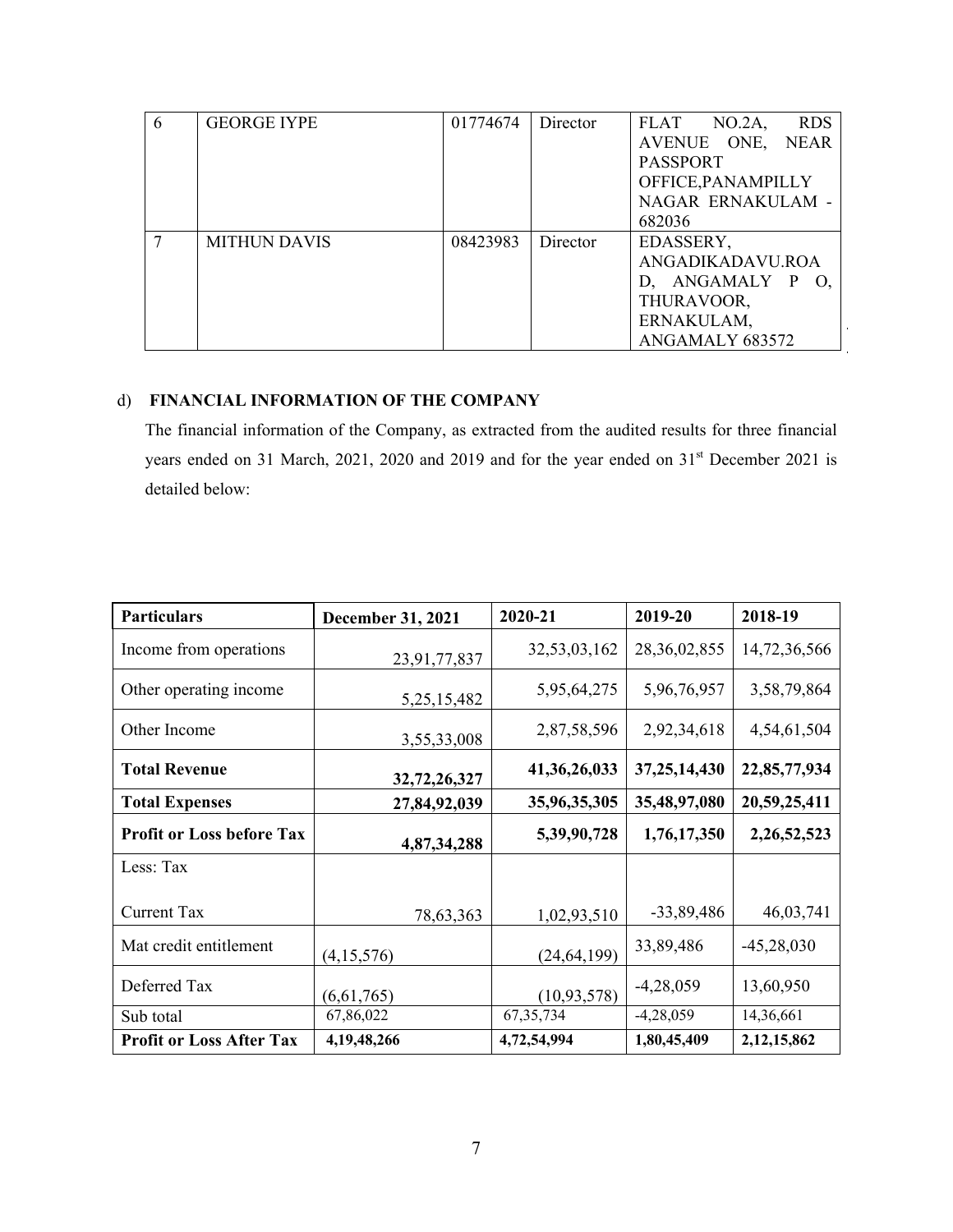# **Post Buy Back Position:**

| Proposed Equity Capital after buy back $-Rs$ .  | 8,40,13,990    |
|-------------------------------------------------|----------------|
| Estimated Balance in Reserves & Surplus – Rs.   | 33,01,46,824   |
| Total Equity Proposed $(a)$ – Rs.               | 41,41,60,814   |
|                                                 |                |
| Proposed Secured loans – Rs.                    | 15,67,11,900   |
| Proposed Unsecured Loans - Rs.                  | 1,15,54,352    |
| Total Estimated Debt $(b) - Rs$ .               | 16,82,66,252   |
| Estimated post buy back Debt Equity Ratio (b/a) | 0.41           |
| Return on Net Worth $(\% )$                     | 10.13          |
| Profit after Tax (Estimated) – Rs.              | 4, 19, 48, 266 |
| Earnings per share $-$ Rs.                      | 5.03           |

# **The key ratios have been computed as below:**

- Earnings per Share– Basic (Rs.) Net Profit Attributable to Equity Shareholders/ Average No of shares outstanding during the year
- Return on Net Worth (%) Net Profit After Tax/ (Paid up Equity share capital + Reserves & Surplus)
- Debt/ Equity Ratio Total Debt/ (Paid up Equity share capital + Reserves & Surplus

# **11) CAPITAL STRUCTURE AND SHAREHOLDING PATTERN**

1. The present capital structure is as follows: -

| <b>Particulars</b>                                                               | <b>Nominal</b> | Value |
|----------------------------------------------------------------------------------|----------------|-------|
|                                                                                  | (Rs.)          |       |
| The Authorised Share Capital of the Company is Rs.44,00,00,000/- (Rupees         |                |       |
| <b>Fourty Four Crores</b>                                                        | 44,00,00,000   |       |
| only) comprising of                                                              |                |       |
| a) Equity Share Capital of Rs.39,00,00,000/- (Rupees Thirty Nine Crores Only)    |                |       |
| divided into                                                                     |                |       |
| 3,90,00,000(Three Crores Ninety Lakhs) Equity Shares of Rs.10/- (Rupees Ten)     |                |       |
| each and                                                                         |                |       |
| b) Preference Share Capital of Rs.5,00,00,000/- (Rupees Five Crores only)        |                |       |
| divided into $6\%$                                                               |                |       |
| 50,00,000 (Fifty Lakhs) Redeemable Preference Shares of Rs.10/- (Rupees Ten)     |                |       |
| each                                                                             |                |       |
| B. Issued, Subscribed and Paid Up Capital:-                                      |                |       |
| 8818459 equity shares of Rs. 10 each                                             | 8,81,84,590    |       |
| C. now Offered for buy back to the shareholders in terms of this letter of offer |                |       |
| 4,85,000 (Four Lakhs Eighty Five Thousand)                                       | 48,50,000      |       |
| Paid up Capital after proposed Buy back of equity shares                         | 8, 33, 34, 590 |       |
|                                                                                  |                |       |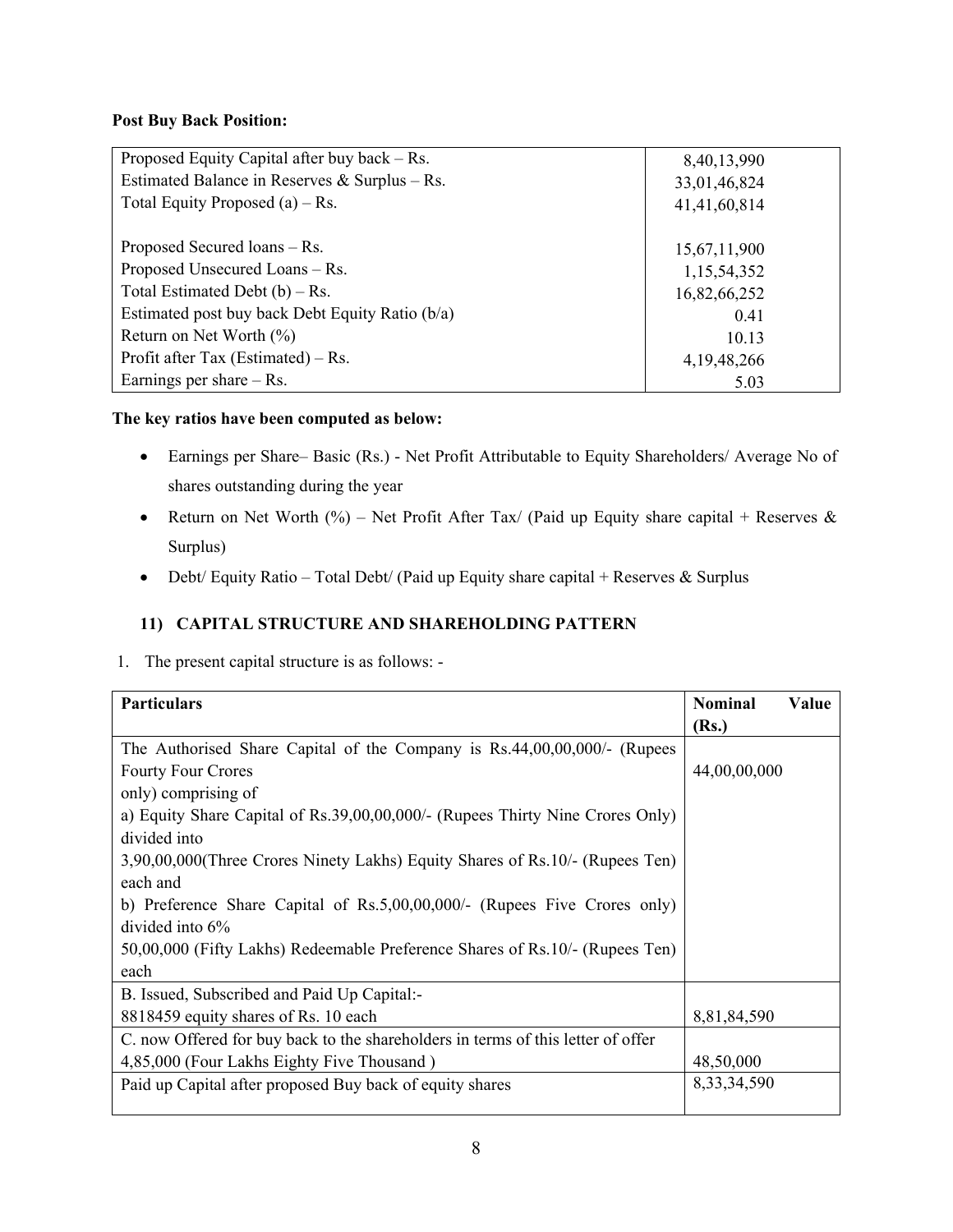2. As on the date of this Letter of Offer, there are no partly paid up equity shares of the Company. The Company does not have issued till date any convertible debentures or preference shares or any other convertible instruments which are outstanding.

| SLNo           | <b>Names</b>                          | No. of shares<br>held | Face<br>value<br>per<br>share<br>(Rs.) | <b>Total</b><br>Amount<br>paid up | % shareholding |
|----------------|---------------------------------------|-----------------------|----------------------------------------|-----------------------------------|----------------|
| $\mathbf{1}$   | Akshay Kirti Agrawal                  | 1085000               | 10                                     | 10850000                          | 12.3           |
| $\overline{2}$ | Akhilesh Agarwal                      | 520000                | 10                                     | 5200000                           | 5.9            |
| $\overline{3}$ | Santhosh Kumar Agarwal                | 1728400               | 10                                     | 17284000                          | 19.6           |
| $\overline{4}$ | Kaushal Kumari Agarwal                | 500000                | 10                                     | 5000000                           | 5.67           |
| 5              | Chanchal Agarwal                      | 878000                | 10                                     | 8780000                           | 9.96           |
| 6              | Suman Latha                           | 30000                 | 10                                     | 300000                            | 0.34           |
| $\overline{7}$ | Jerry Mathew                          | 366211                | 10                                     | 3662110                           | 4.15           |
| 8              | George Iype                           | 289269                | 10                                     | 2892690                           | 3.28           |
| 9              | Denny K Kurian                        | 216025                | 10                                     | 2160250                           | 2.45           |
| 10             | Acumen Commodities (India)<br>Limited | 815369                | 10                                     | 8153690                           | 9.25           |
| 11             | Sethu Parvathy                        | 549093                | 10                                     | 5490930                           | 6.23           |
| 12             | Rajalakshmi S                         | 471930                | 10                                     | 4719300                           | 5.35           |
| 13             | <b>Edassery Joseph Davis</b>          | 345400                | 10                                     | 3454000                           | 3.92           |
| 14             | Others                                | 1023762               | 10                                     | 10237620                          | 11.60          |
|                | <b>Total</b>                          | 8818459               |                                        | 88184590                          | 100            |

3. The shareholding pattern of the Company as on 31st December, 2021 is shown below:-

# **12) THE AGGREGATE SHAREHOLDING OF THE PROMOTER GROUP**

- (a) The aggregate shareholding of the promoters and of the Directors of a Promoter, where the Promoter is a Company and of directors and key managerial personnel of the Company as on the date is 4746400 equity shares constituting 53.82% of issued and paid up share capital of the company.
- (b) Aggregate number of equity shares purchased or sold by persons including persons mentioned in (a) above during a period of twelve months preceding the date of the Board Meeting at which the buyback was approved - nil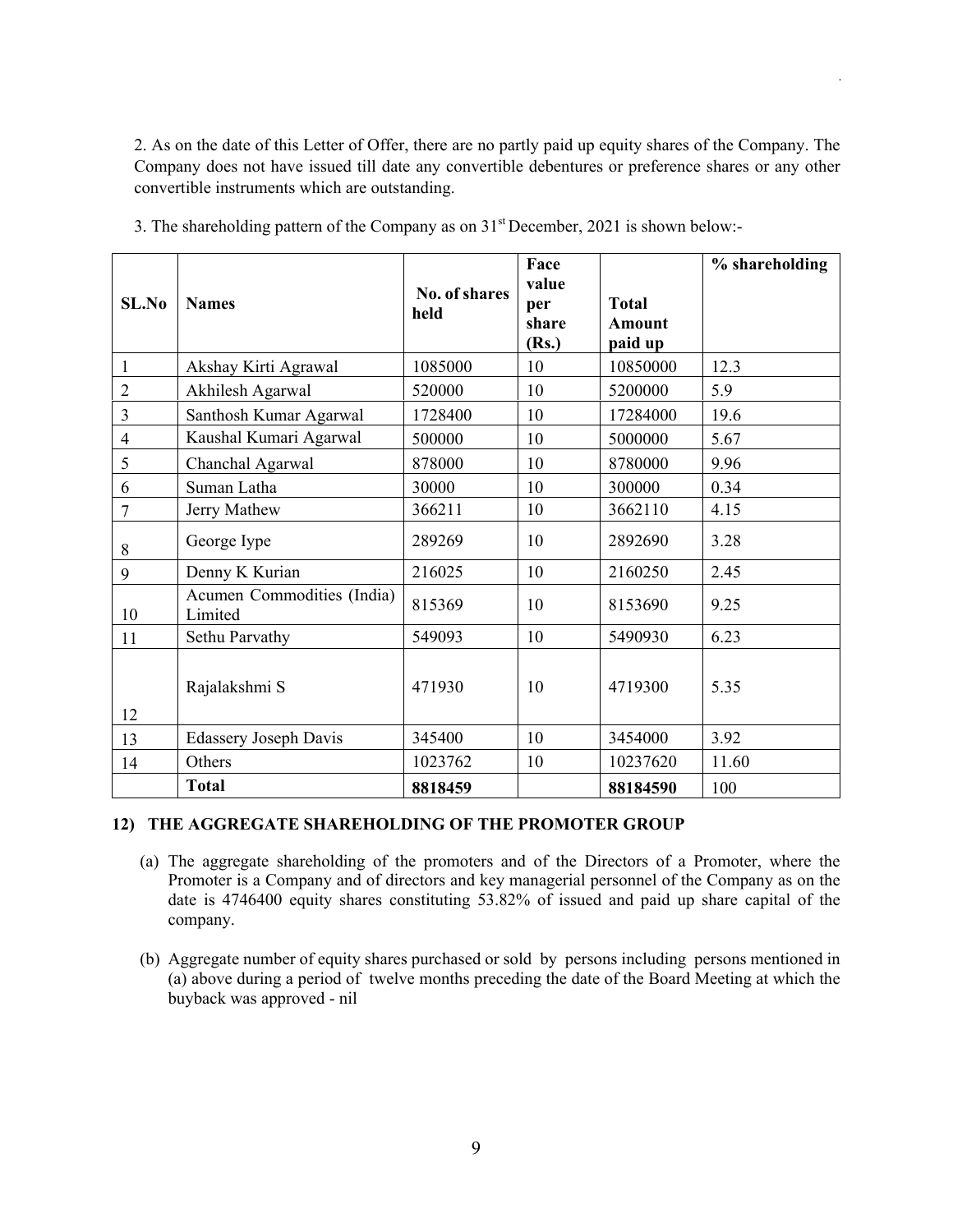# **13) DETAILS OF THE STATUTORY APPROVALS**

Buyback of Equity shares of the company has been authorized by the Board of directors by Resolution under Section 68 of the companies act, 2013 passed at the duly convened Board Meeting held on 28.02.2022.

# **14) MANAGEMENT DISCUSSION AND ANALYSIS OF THE LIKELY IMPACT OF BUY-BACK ON THE COMPANY**

- 1. The Buy-back will allow the company to use surplus cash that it has generated from the operational Income. Since, the company intends to utilize its internal accruals for the purpose of buy back of shares, buy back is not likely to cause any material impact on the profitability/earnings of the Company.
- 2. The Buy-back is not expected to impact growth opportunities for the Company.
- 3. The Company shall not raise further capital for a period of six months from the closure of the Buyback except in discharge of its subsisting obligations.
- 4. The Company shall not issue any new Equity Shares or other specified securities including bonus shares from the date of passing of Board Resolution till the date of closure of the offer except those arising out of any outstanding convertible instruments.

# **15) INTEREST OF THE PROMOTERS/ DIRECTORS**

The promoters of the company are concerned or interested in the buyback of equity shares of the company to the extent the shares, if any, offered by them for buyback and to the extent increase in the post buyback equity capital of the company.

# **16) PROCEDURE FOR ACCEPTANCE AND SETTLEMENT**

- a) The Buy-Back is open to all Eligible Persons both registered and unregistered. In case the tendered is an unregistered shareholder, he will have to submit the transfer deed complete in all respect, along with the share certificate(s).
- b) The Company proposes to effect the Buy-Back, on a proportionate basis. The Letter of Offer and Offer Form, outlining the terms of the Buy-Back as well as the detailed disclosures, will be sent to Eligible Persons.
- c) In case of non-receipt of the Letter of Offer by, or accidental omission to dispatch the Letter of Offer to any person who is eligible to receive the Offer, shall not invalidate the Offer in any way. In case of non-receipt of the Letter of Offer, Eligible Persons may send to company at the registered office, their application in writing on plain paper signed by all Eligible Persons, stating name, address, number of Equity Shares held, Distinctive Nos., Folio Nos., number of Equity Shares tendered for Buy-Back together with other relevant documents such as share certificates and Form SH - 4.
- d) The Eligible Persons holding shares are in physical form and who wish to avail the offer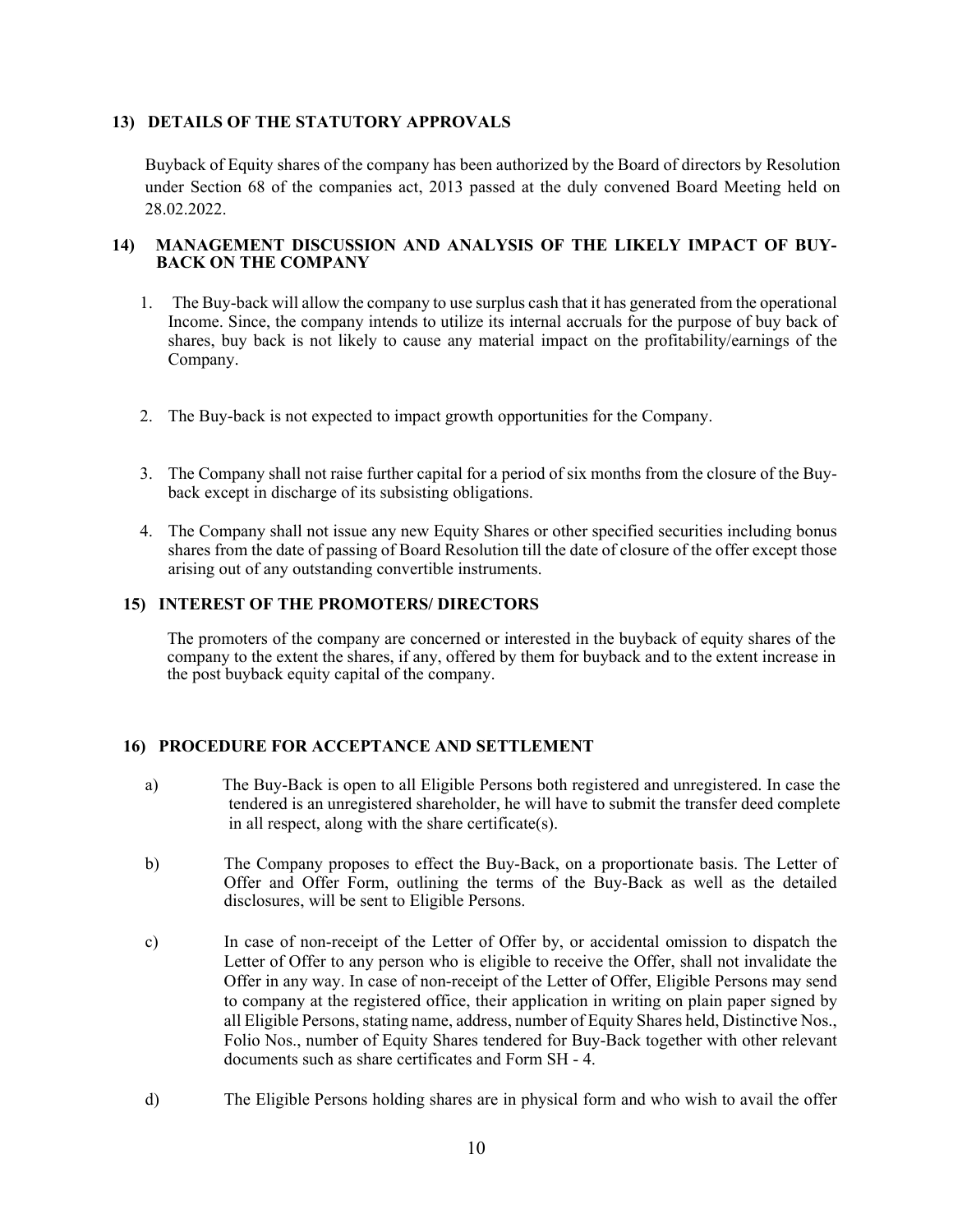shall submit the complete set of following documents at the Registered Office of the company before the close of business hours on,  $24<sup>th</sup>$  March, 2022, including (i) Original share certificate(s),

(ii) valid share transfer form(s) duly filled, stamped and signed by the transferors (i.e. by all registered shareholders in same order and as per the specimen signatures registered with the Company),

(iii) self-attested copy of the shareholders PAN Card and

(iv) Tender Offer Form (Attached as Annexure 1) duly signed (by all the Equity Shareholders in case shares are in joint names) in the same order in which they hold the shares and;

(v)any other relevant documents (but not limited to) power of attorney, corporate authorization (including board resolution/ specimen signature), notarized copy of death certificate and succession certificate or probated will, if the original shareholder has deceased, etc., as applicable.

e) The Eligible Persons holding shares are in demat form and who wish to avail the offer shall submit the complete set of following documents at the Registered Office of the company before the close of business hours on,  $24<sup>th</sup>$  March, 2022, including

(i) Self-attested copy of the shareholders PAN Card and

(ii) Tender Offer Form (Attached as Annexure II) duly signed (by all the Equity Shareholders in case shares are in joint names) in the same order in which they hold the shares and;

(iii)any other relevant documents (but not limited to) power of attorney, corporate authorization (including board resolution/ specimen signature), notarized copy of death certificate and succession certificate or probated will, if the original shareholder has deceased, etc., as applicable

Shareholders of the Company should note that Shares will not be accepted unless the complete set of documents is submitted at the registered office of the company at 38/1431, S.T. Reddiar & Sons Building, Veekshanam Road, Ernakulam, Kochi-682035.

- f) No Single Offeror can Tender shares more than the shares proposed to be bought back and that the company would reject any tender/ offer form wherein the number of the shares offered by the shareholders exceeds the total number of shares to be bought back.
- g) Shareholder should tender one form irrespective of number of certificates he/she holds. Company will reject multiple applications.
- h) Payment of consideration will be made by cash, to those shareholders whose shares and other documents are found in order and accepted by the company.
- i) The shares tendered by Eligible Person(s) would be liable to be rejected if the shares are not in the name of Eligible Person(s).
- j) The shares tendered by Eligible Person(s) would be liable to be rejected, in case the signature in the Tender/Offer Form doesn't match as per the specimen signature recorded with Company.
- k) The rejected shares along with the share certificates and other documents, if any, will be returned to the investors by registered post at the shareholders' sole risk within 15 days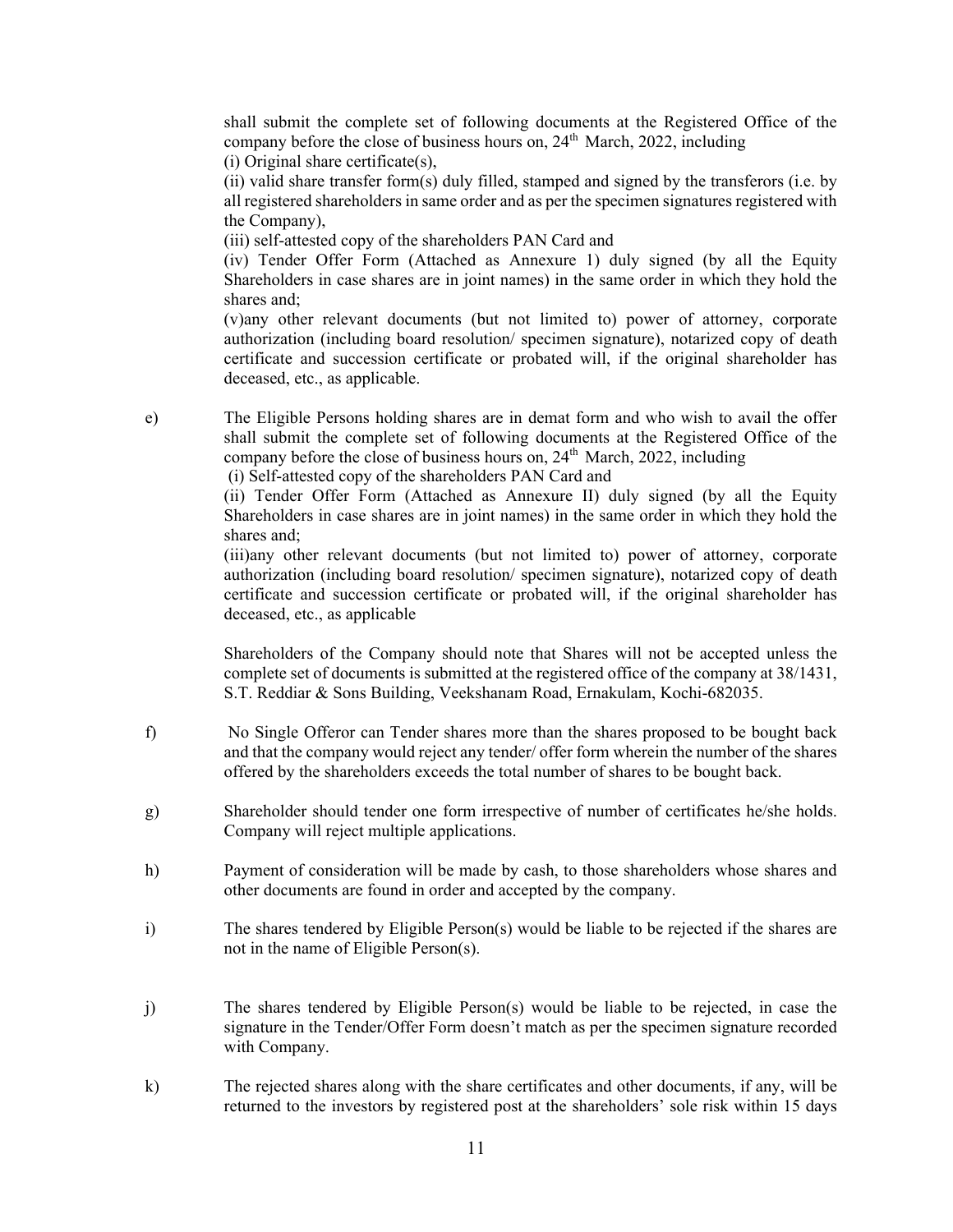from the date of the closure of the offer.

l) The company will hold in trust, tender/ Offer form duly filled in on behalf of the shareholders whose offer being accepted, till the consideration is paid by the company.

# **17) NOTE ON TAXATION**

**Shareholders are advised to consult their tax advisors for tax treatment arising out of the proposed buy-back and appropriate course of action that they should take. The purchaser does not accept nor hold any responsibility for any tax liability arising to any shareholder as a reason of this buy back.** 

The summary of the tax considerations relating to the buyback of equity shares set out in this section are based on the current provisions of the tax laws of India and the regulations thereunder, the judicial and the administrative interpretations thereof, which are subject to change or modification by subsequent legislative, regulatory, administrative or Judicial decisions. Any such changes could have different tax implications.

In view of the particularized nature of tax consequences of a buyback transaction, eligible shareholders are required to consult their tax advisors for the applicable tax provisions including the treatment that may be given by their respective tax officers in their case, and the appropriate course of action that they should take.

 The company does not accept any responsibility for the accuracy or otherwise of this tax summary and there can be no liability on the company if any action is taken by the shareholder solely based on this tax summary.

Therefore, shareholders cannot rely on this advice and the summary tax implications relating to the treatment of income tax in the case of buyback of equity shares set out below should be treated as indicative and for guidance purposes only.

# **1. GENERAL**

The basis of charge of Indian income-tax depends upon the residential status of the taxpayer during a tax year. The Indian tax year runs from April 1 until March 31. A person who is an Indian tax resident is liable to taxation in India on his worldwide income, subject to certain tax exemptions, which are provided under the Income Tax Act, 1961 (the "Income Tax Act" or the "Act").

A person who qualifies as a non-resident for Indian income-tax purposes is generally subject to tax in India only on such person's India-sourced income or income received by such person in India. In case of shares of a company, the source of income from shares would depend on the "situs" of such shares. As per judicial precedents, generally the "situs" of the shares is where a company is "incorporated" and where its shares can be transferred. Accordingly, since the Company is incorporated in India, the Company's shares would be "situated" in India and any gains arising to a non-resident on transfer of such shares should be taxable in India under the Income Tax Act. Further, the non-resident can avail themselves of the beneficial provisions of the Double Taxation Avoidance Agreement ("DTAA") between India and the respective jurisdiction of the shareholder subject to meeting relevant conditions and providing and maintaining necessary information and documents as prescribed under the Income Tax Act.

The summary of tax implications on the buyback of equity shares in India is set out below.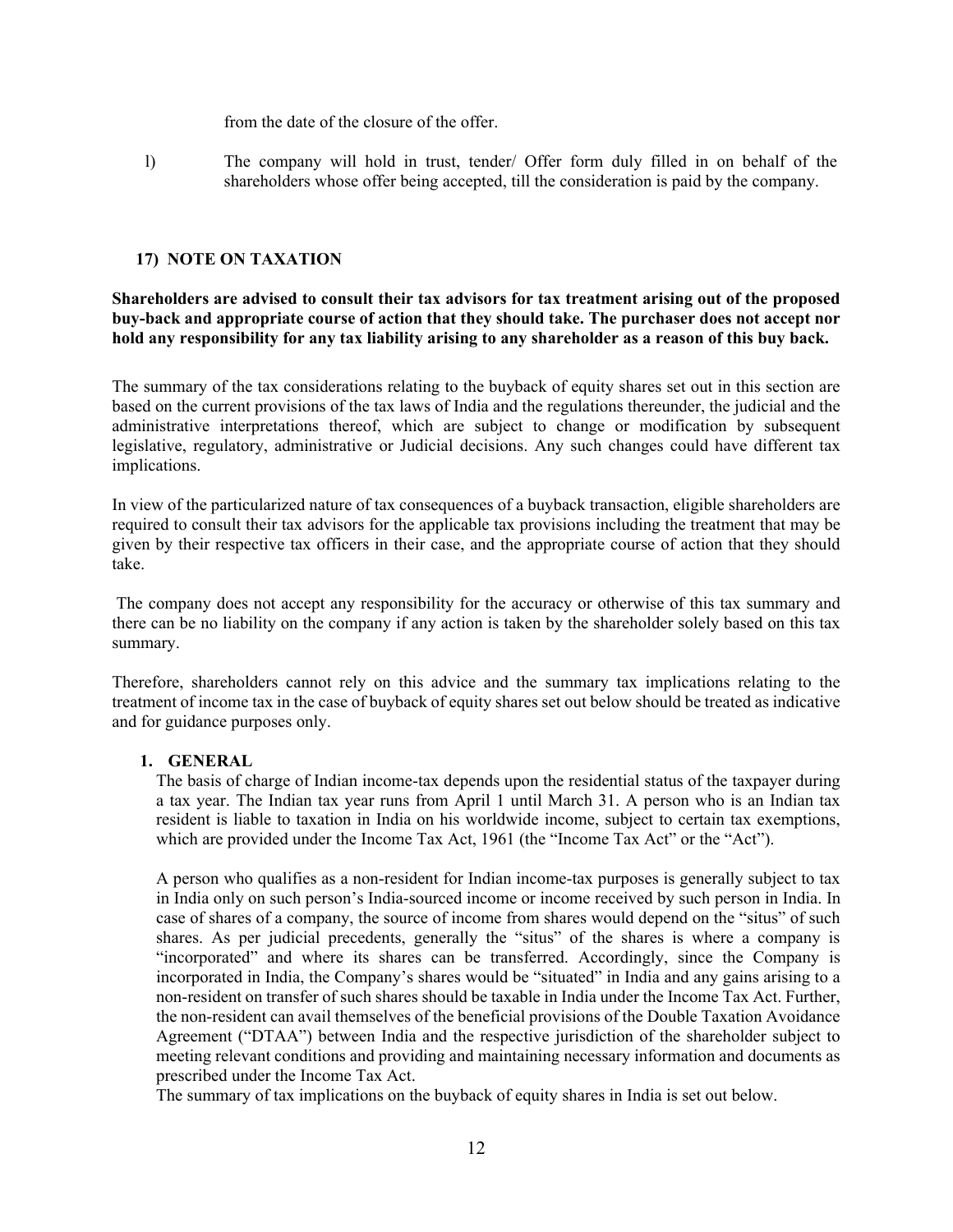# 2. INCOME TAX PROVISIONS IN RESPECT OF BUY BACK OF SHARES

- A. As per Section 115QA of ITA, companies making a Buyback of shares are required to pay an additional tax  $\omega$  20%, plus surcharge  $\omega$  12% plus Health & Education Cess  $\omega$  4% on the distributed income. Distributed income is defined in explanation to Section 115QA(1) to include consideration paid by the company on buyback of Shares as reduced by the amount which was received by the company.
- B. The tax on the distributed income by the company shall be treated as the final payment of tax in respect of the said income and no further credit thereof shall be claimed by the company or by any other person in respect of the amount of tax so paid.
- C. No deduction under any other provision of this Act shall be allowed to the company or a shareholder in respect of the income which has been charged to tax.
- D. As the said income has been charged to tax at company level, it shall be exempt in the hands of shareholders under Section 10(34A) of the ITA. Accordingly, income arising in the hands of the shareholder (whether resident or nonresident) on buyback of equity shares shall be exempt from tax in India irrespective of the characterization of the shares, i.e., whether long term or short term or held as investment or stock-in-trade under sub-clause (34A) of Section 10 of the ITA. In case of Non-Resident Shareholders, the same may be subject to tax in the country of residence of the shareholder as per the provisions of the tax laws of that country. The credit of tax may or may not be allowed to such non-resident shareholder to be claimed in the country of residence in respect of the buy-back tax paid by the company in view of Section 115QA (4) and (5) of the ITA. Nonresident shareholders need to consult their tax advisors with regard to availability of such tax credit.
- E. TAX DEDUCTION AT SOURCE ("TDS"): Since there is no provision regarding the TDS in case of Buyback, company is not required to deduct any tax at source on consideration payable to Resident Shareholders. Further, given that the consequential income would be exempt from tax in the hands of shareholders under Section 10(34A) of the ITA, the same would not be subject to TDS for Non-Resident Shareholder

# **18) DECLARATION BY THE BOARD OF DIRECTORS**

- 1. The Board of Directors has confirmed that there are no defaults subsisting in the repayment of deposits/interest thereon, redemption of debentures or preference shares, payment of dividend to any shareholder or repayment of term loans/ interest thereon to any financial institutions or banking company.
- 2. The Board of Directors of the Company have made full enquiry into the affairs and prospects of the Company and have formed the opinion that:
	- (a) Immediately following the date on which the Board meeting is convened, there will be no grounds on which the Company could be found unable to pay its debts;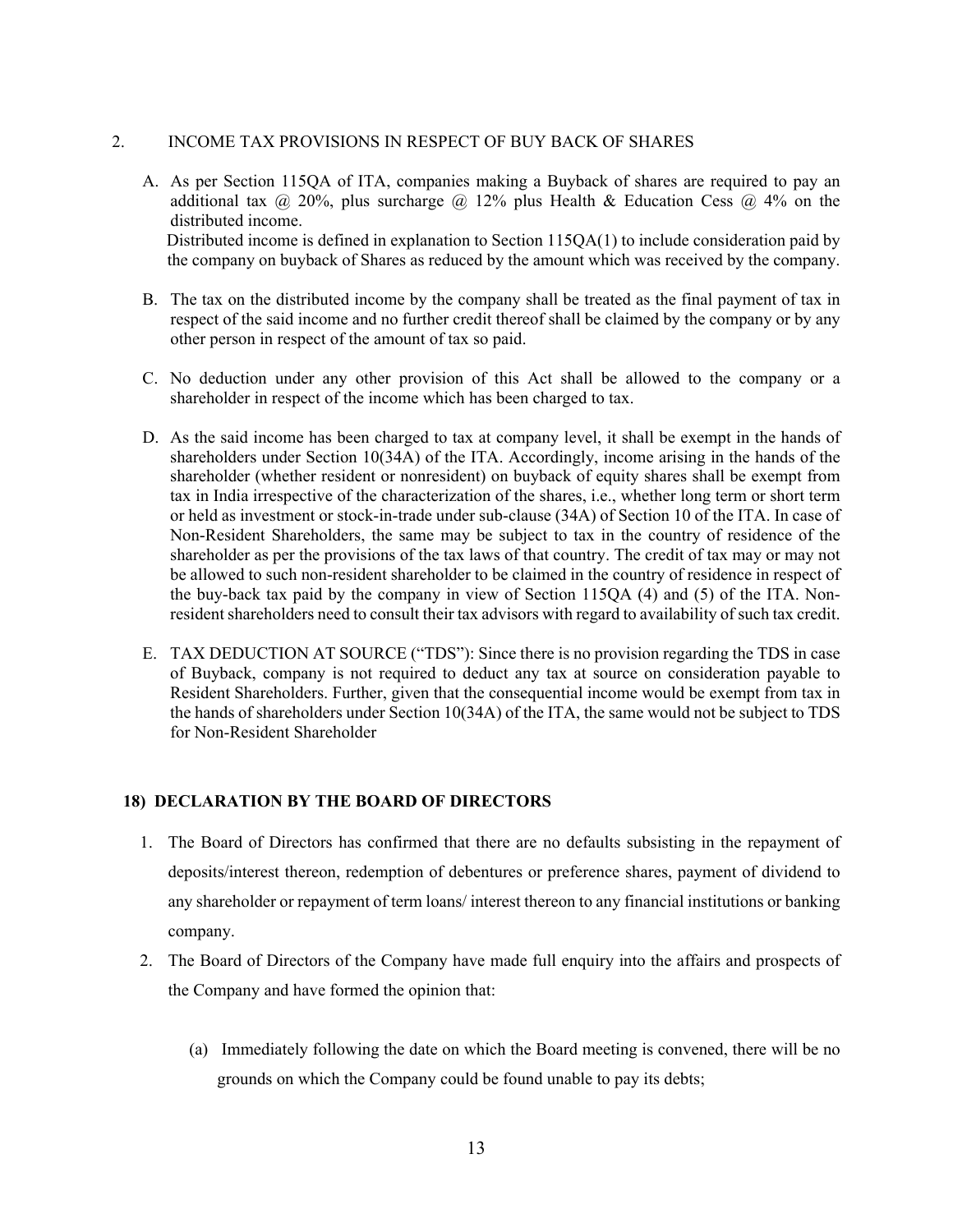- (b) As regards the Company's prospects for the year immediately following the date on which the Board meeting is convened and having regard to the Board's intentions with respect to the management of the Company's business during that year, and to the amount and character of the financial resources, which in the Board's view, will be available to the Company during that year, the Company will be able to meet its liabilities as and when they fall due and will not be rendered insolvent within a period of one year from that date; and
- (c) In forming its opinion aforesaid, the Board has taken into account the liabilities (including prospective and contingent liabilities), as if the Company were being wound up under the provisions of the Companies Act.
	- a) That the debt equity ratio of the Company after the buy-back will be within the limit of 2:1 as prescribed under the Act.

For and on behalf of Board of Directors of Acumen Capital Market (India) limited

**Akshay Agarwal Akhilesh Agarwal Managing Director**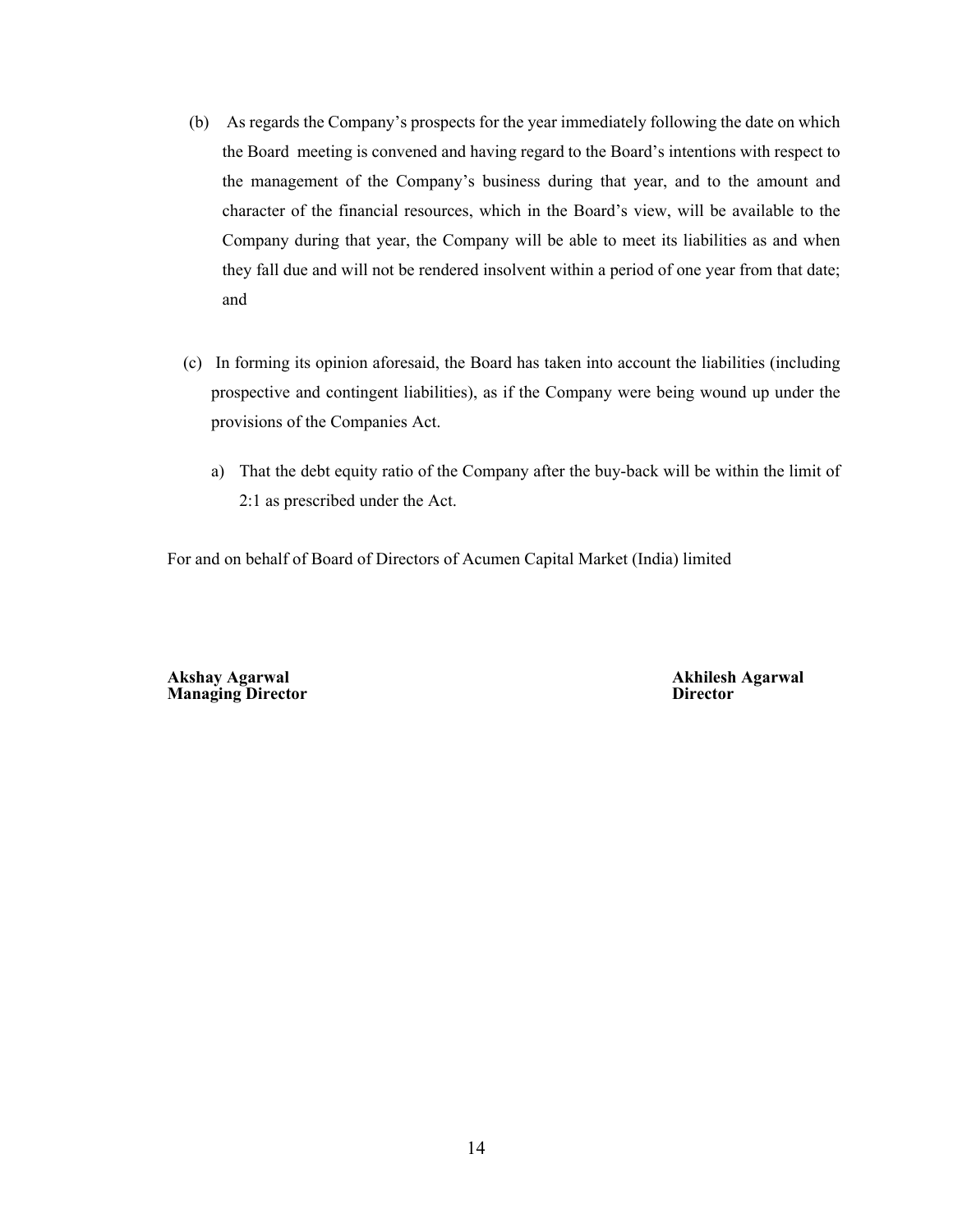# **19) AUDITORS CERTIFICATE**

The text of the report dated 28.02.2022 addressed to the Board by M/s. RGN Price & Co, Chartered Accountants, Cochin, Statutory Auditor of the Company is reproduced below:

**Auditors' Report on buy back of shares pursuant to the requirement of the Companies Act, 2013, as amended (the "Act")**

To,

The Board of Directors, **ACUMEN CAPITAL MARKET (INDIA) LIMITED (CIN: U 67120 KL 1995PLC008674) Registered Office:38/1431, S.T. Reddiar & Sons Building, Veekshanam Road, Ernakulam, Kochi-682035, INDIA Tel:+914844291111** 

- 1. This Report is issued in accordance with the terms of our engagement dated 19<sup>th</sup> January, 2022.
- 2. We have been engaged by Acumen Capital Market India Limited (the "Company") to perform a reasonable assurance engagement on determination of the amount of permissible capital payment in connection with the proposed buy back by the Company of its equity shares in pursuance of the provisions of Section 68 and 70 of the Act and the Buyback Regulations.
- 3. The management of the Company has prepared the accompanying Annexure A Statement of permissible capital payment as on December 31, 2021 and Annexure B – Statement of Assets and Liabilities (the "Statements") pursuant to the proposed buy-back of equity shares approved by the Board of Directors of the Company ("Board of Directors") at their meeting held on 28<sup>th</sup> February 2022, in accordance with the provisions of sections 68, 69 and 70 of the Act and the Buyback Regulations. The Statement contains the computation of amount of permissible capital payment towards buy-back of equity shares in accordance with the requirements of section 68(2) of the Act and rules made thereunder and based on the financial statements for the period ended December 31, 2021. We have initialed the Statement for identification purposes only.
- 4. We have not performed an audit, the objective of which would be the expression of an opinion on the specified elements, accounts or items thereof for the purposes of this report. We further state that the Compliance with the provisions of the Companies Act, 2013 and Rules thereof is the responsibility of the Company's management and accordingly we do not make any representation regarding the question of legal interpretation or representation regarding compliance with company law requirements.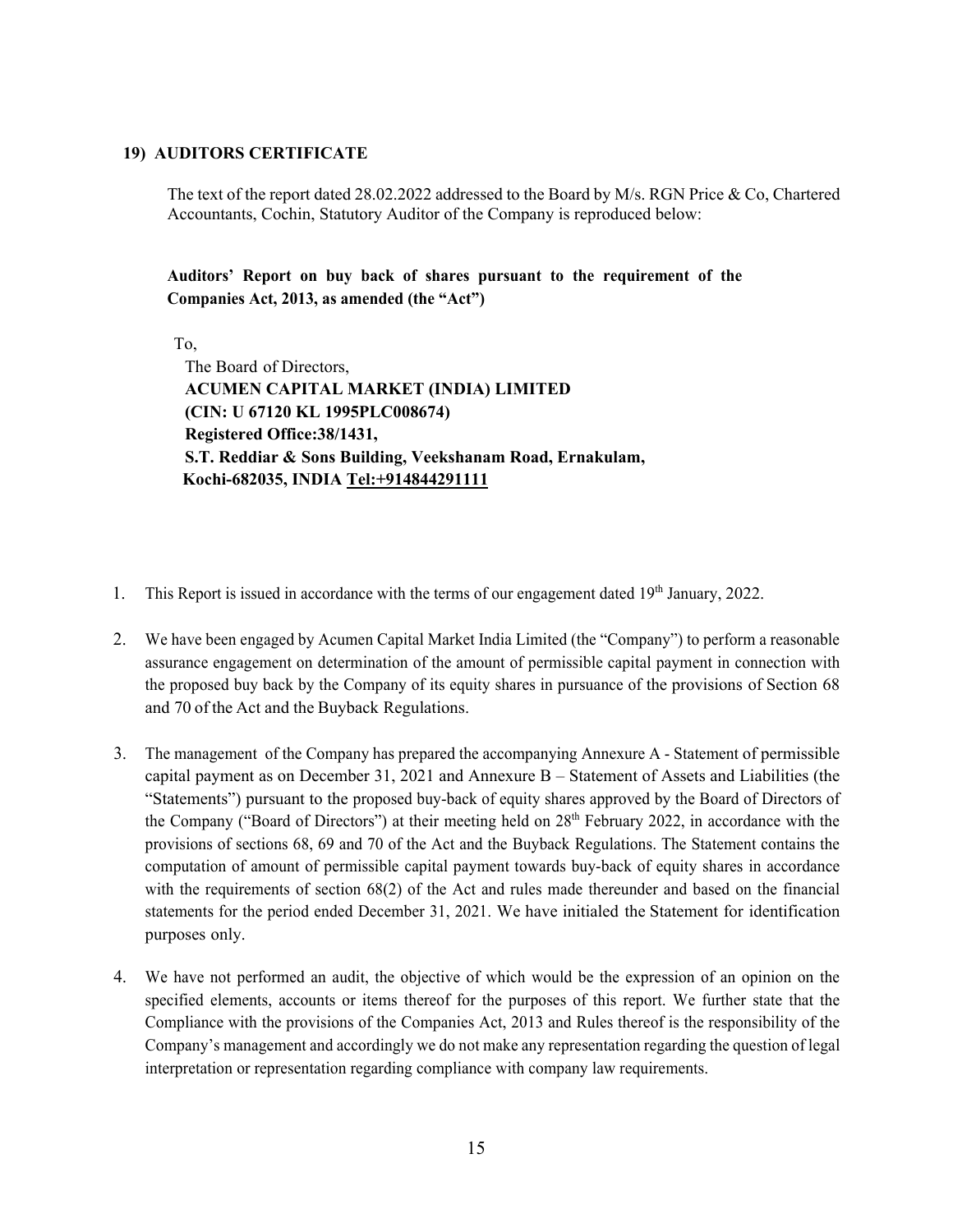5. This report is intended solely for your information and the letter of offer for buy-back and is not to be used, referred to or distributed for any other purpose without our prior written consent.

# **Board of Directors Responsibility for the Statement**

3. The preparation of the statements in accordance with Section 68(2) of the Act and in compliance of the Buyback Regulations determining the amount permissible to be paid for the buy-back is the responsibility of the Board of Directors of the Company, including preparation and maintenance of all accounting and other relevant supporting records and documents. This responsibility includes the design, implementation and maintenance of internal control relevant to the preparation and presentation of the Statement and applying an appropriate basis of preparation; and making estimates that are reasonable in the circumstances.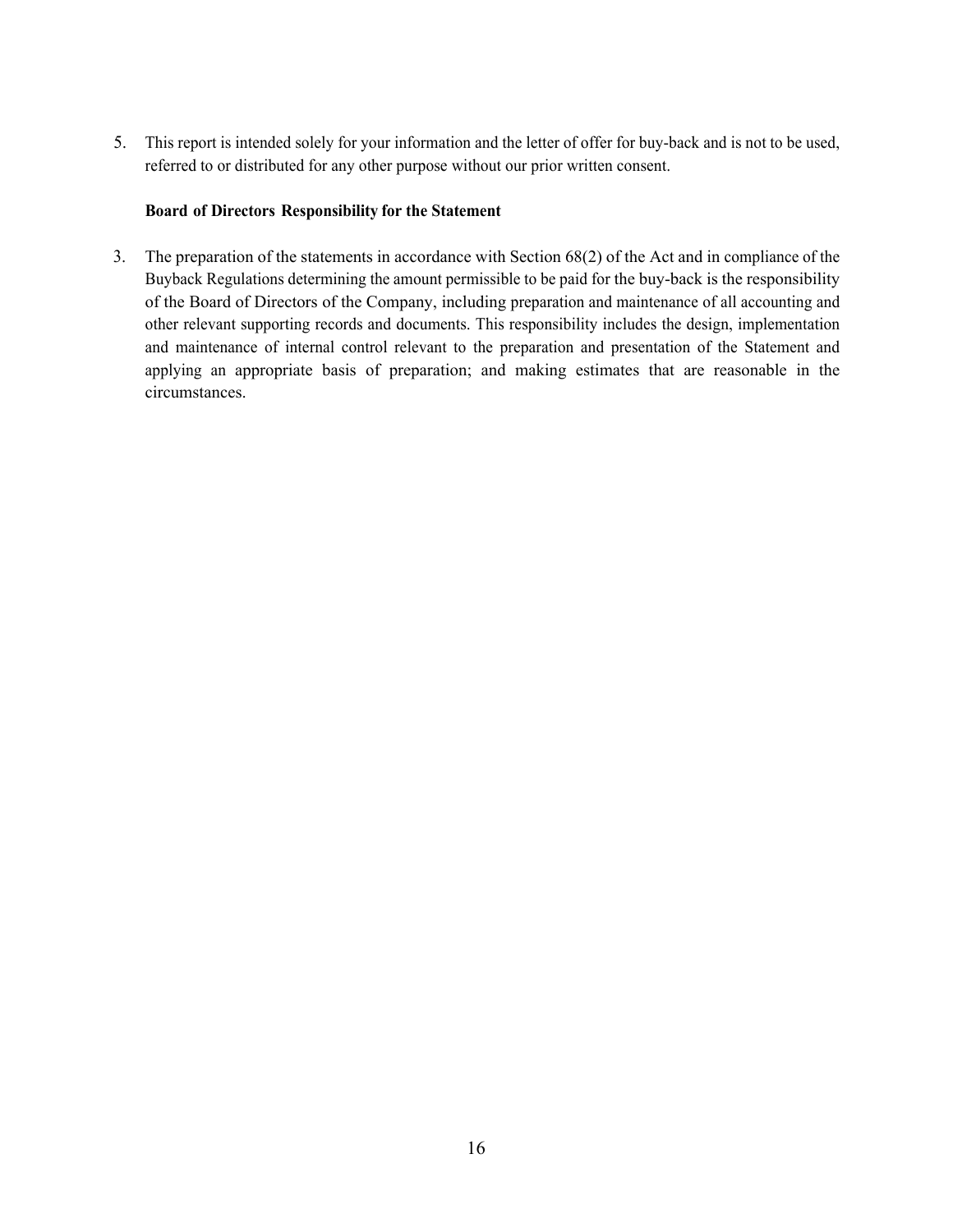4. The Board of Directors are responsible to make a full inquiry into the affairs and prospectus/ offer document of the Company and to form an opinion that the Company will be able to pay its debts from the date of board meeting and will not be rendered insolvent within a period of one year from the date of board meeting at which the proposal for buyback was approved by the Board of Directors of the Company and informing the opinion, it has taken into account the liabilities (including prospective and contingent liabilities) as if the Company were being wound up under the provisions of the Act or the Insolvency and Bankruptcy Code 2016. Further, a declaration is required to be signed by at least two directors of the Company in this respect in accordance with the requirements of the section 68(6) of the Act and the Buyback Regulations.

# **Auditor's Responsibility**

- 5. Pursuant to the requirements of the Buyback Regulations, it is our responsibility to provide reasonable assurance on the following "Reporting Criteria":
	- (i) Whether the amount of capital payment for the buy-back as stated in Annexure A has been determined considering the financial statements for the period ended December 31, 2021 and is within the permissible limit and computed in accordance with the provisions of Section 68(2) of the Act and Buyback Regulations;
	- (ii) Whether the Board of Directors in their meeting held on 28<sup>th</sup> February 2022 have formed their opinion on a reasonable grounds that the Company having regard to its state of affairs will not be rendered insolvent within a period of one year from date of the board meeting; and
	- (iii) Whether we are aware of anything to indicate that the opinion expressed by the Directors in the declaration as to any of the matters mentioned in the declaration is unreasonable in circumstances as at the date of declaration.
- 6. The financial statements for the period ended December 31, 2021 have been reviewed by us for the specific purpose mentioned in para  $1 - 5$  above. We conducted our review of the Financial Statements in accordance with the Standard on Review Engagements (SRE) 2410 "Review of Interim Financial Information Performed by the Independent Auditor of the Entity", issued by the Institute of Chartered Accountants of India. This Standard requires that we plan and perform the review to obtain moderate assurance as to whether the Financial Statements are free of material misstatements. A review is limited primarily to inquiries of Company personnel and analytical procedures applied to financial data and thus provide less assurance than an audit. We have not performed an audit and accordingly, we do not express an audit opinion.
- 7. We have performed the following procedures in relation to the Statement:
	- i) We have inquired into the state of affairs of the Company in relation to its financial statements for the period ended December 31, 2021;
	- ii) Examined that the amount of capital payment for the buy-back as detailed in AnnexureA is within permissible limit computed in accordance with section 68(2) of the Act and Buyback Regulations;
	- iii) Examined that the Statement of Assets and Liabilities as detailed in Annexure B have been extracted from the financial statements for the period ended  $31<sup>st</sup>$  December 2021;
	- iv) The compiled financial statements based on which calculation with reference to buy-back is done is not more than six months old from the date of the offer document;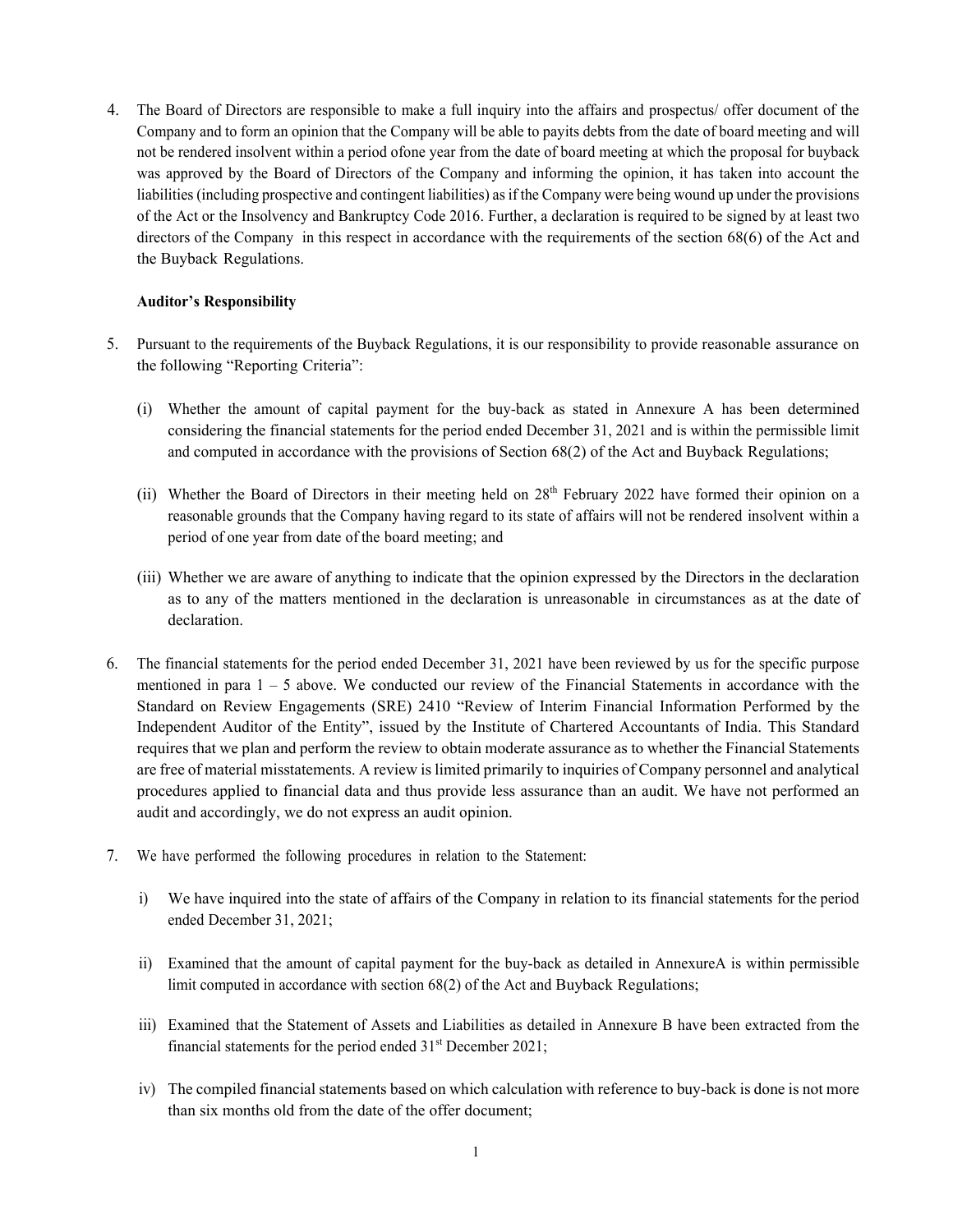v) Obtained necessary representations from the management of the Company. **Restriction on Use**

8. The report is addressed to and provided to the Board of Directors of the Company solely for the purpose of enabling it to comply with the aforesaid requirements in connection with buyback and should not be used by any other personor for any other purpose. Accordingly, we do not accept or assume any liability or any duty of care for any other purpose or to any other person to whom this report is shown or into whose hands it may come without our prior consent in writing. We have no responsibility to update this report for events and circumstances occurring after the date of this report.

### **Annexure A**

# **Statement of Permissible Capital Payout**

The amount of permissible capital payment towards buy back of equity shares (including premium) is ascertained below in our view has been properly determined in accordance with section 68(2) of the Companies Act , 2013 and Regulation 4(i)of Buy Back Regulations:

| <b>PARTICULARS</b>                            | <b>AMOUNT</b> (Rs.) |  |
|-----------------------------------------------|---------------------|--|
|                                               |                     |  |
| Paid up Equity Share Capital as at 31-12-2021 | 8,88,63,990         |  |
| Add: Free Reserves as at 31-12-2021           | 35,68,67,824        |  |
| Total                                         | 44,57,31,814        |  |

Notes:

- 1. Paid up Equity Share Capital includes Rs. 6,79,400 on account of forfeited shares.
- 2. Capital Redemption Reserve amounting to Rs. 1,20,79,000 not considered as Free Reserves
- 3. Maximum buy back permissible under the powers of Board of Directors is 10% of total of share capital and free reserves of Rs. 44,57,31,814/- being Rs. 4,45,73,181/-. Amount proposed by the Board of Directors for buy back in the meeting held on  $28<sup>th</sup>$  February 2022 – Rs. 4,36,50,000.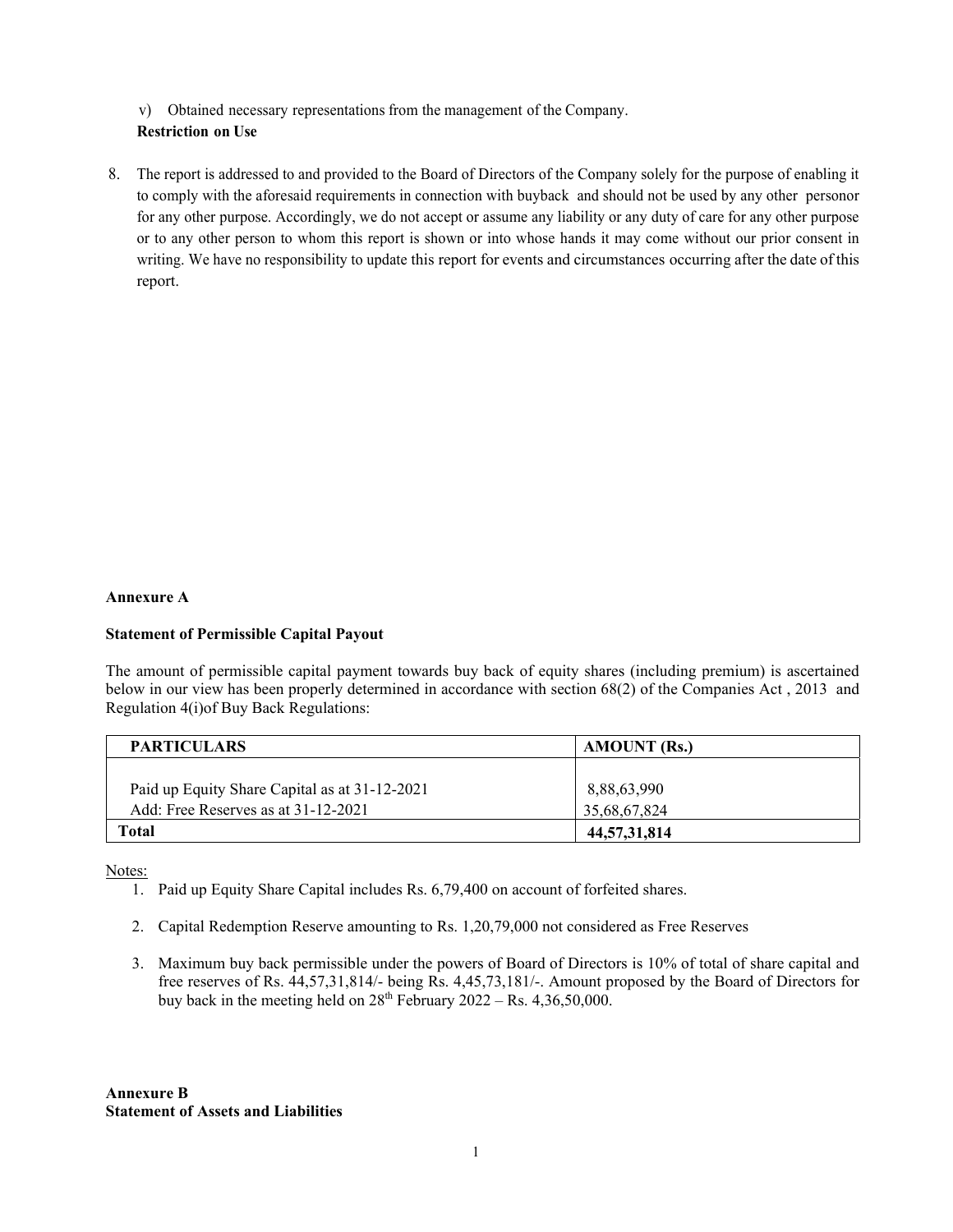The Statement as at December 31,2021 showing assets and liabilities as extracted from the standalone results for the financial year ended December 31,2021 and its estimated realisable value is as follows:

|                                                           |                   | (Amount in Rs.)                   |
|-----------------------------------------------------------|-------------------|-----------------------------------|
| <b>Particulars</b>                                        | <b>Book value</b> | <b>Estimated Realisable value</b> |
| <b>ASSETS</b>                                             |                   |                                   |
| <b>Non-Current Assets</b><br>Property Plant and Equipment |                   |                                   |
| Tangible Assets                                           | 9,41,27,851       | 9,41,27,851                       |
| <b>Intangible Assets</b>                                  | 25,94,083         | 25,94,083                         |
| Deferred Tax Asset                                        | 46,04,789         | 46,04,789                         |
| Non-Current Investments                                   | 22,75,12,924      | 22,75,12,924                      |
| Sub total                                                 | 32,88,39,647      | 32,88,39,647                      |
| <b>Current Assets</b>                                     |                   |                                   |
| Trade receivables                                         | 12,31,47,371      | 12,31,47,371                      |
| Cash and Cash Equivalents                                 | 7,11,26,596       | 7,11,26,596                       |
| Short Term Loans and Advances                             | 1,01,48,44,889    | 1,01,48,44,889                    |
| <b>Other Current Assets</b>                               | 7,46,93,696       | 7,46,93,696                       |
| Sub total                                                 | 1,28,38,12,552    | 1,28,38,12,552                    |
|                                                           |                   |                                   |
| <b>Total Assets</b>                                       | 1,61,26,52,199    | 1,61,26,52,199                    |

Name of the Company: Acumen Capital Market India limited

| <b>LIABILITIES</b>               | <b>Amount</b>  |
|----------------------------------|----------------|
| <b>Non-Current Liabilities</b>   |                |
| Long Term Provision              | 3,84,320       |
| Sub total                        | 3,84,320       |
| <b>Current Liabilities</b>       |                |
| <b>Short Term Borrowings</b>     | 16,87,66,252   |
| Trade payables                   | 71,63,21,744   |
| <b>Other Current Liabilities</b> | 26,93,69,069   |
| <b>Short term Provisions</b>     |                |
| Sub total                        | 1,15,44,57,065 |
| <b>Total Liabilities</b>         | 1,15,48,41,385 |
|                                  |                |
|                                  |                |

| Total Estimated Value of Assets                  | 1.61.26.52.199 |
|--------------------------------------------------|----------------|
| Total Liabilities                                | 1.15.48.41.385 |
| Estimated Surplus after paying the Debts in Full | 45,78,10,814   |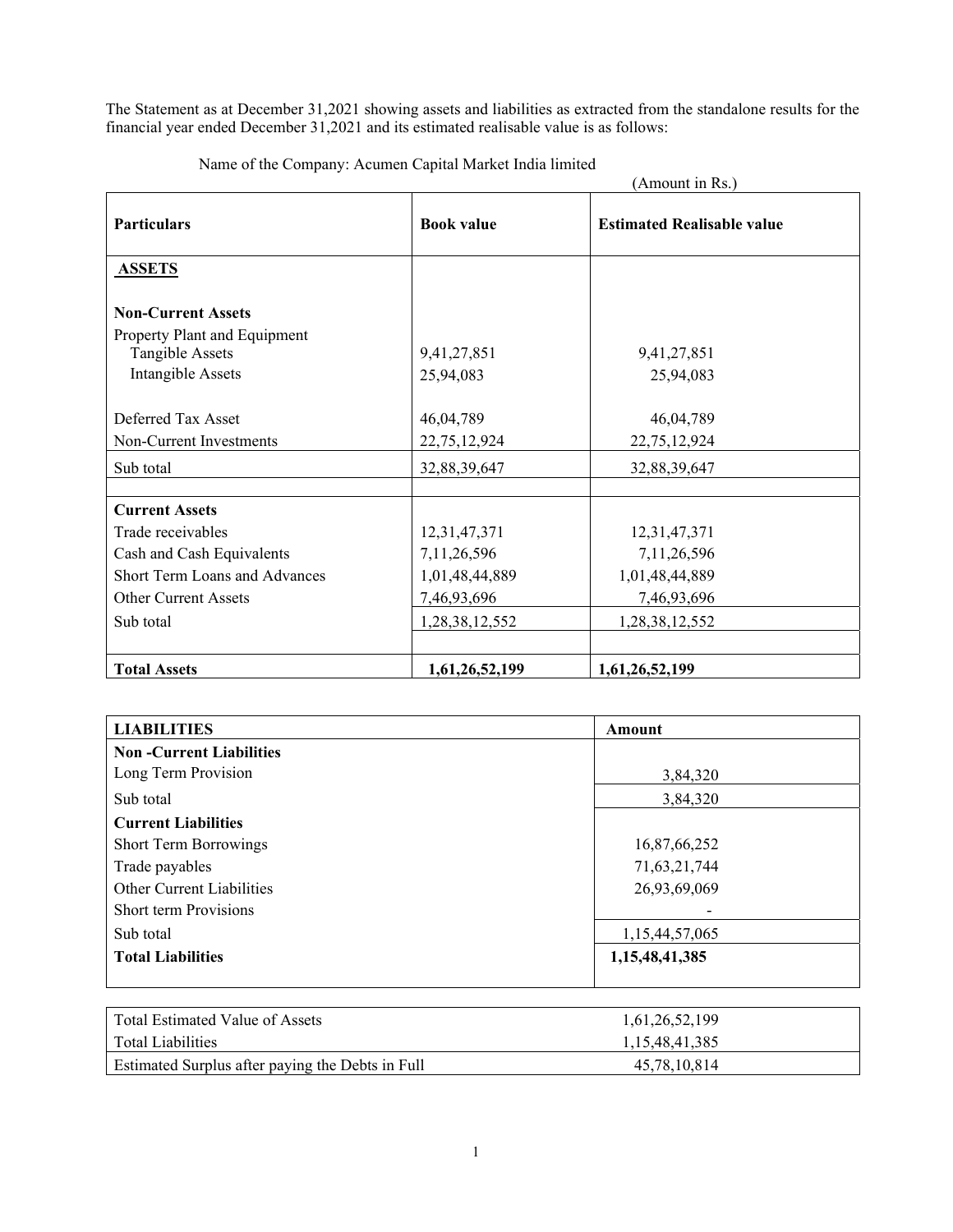The above report of the Statutory Auditor is available for inspection by the members at the Registered office of the company during office hours i.e.9.00 a.m.to 6.00 p.m. on all working days except Sunday and public holidays.

# **20) DOCUMENTS FOR INSPECTION**

Copies of the following documents will be available for inspection at the registered office of the company during office hours i.e.,9.00 a.m.to 6.00 p.m. on all working days except Sunday and public holidays during the offer period.

- a) Certificate of Incorporation of the Company.
- b) Memorandum and Articles of Association of the Company.
- c) Annual reports of the Company for the financial years ended March 31, 2021, 2020 and 2019 & Unaudited balance sheet for the period ended December 2021.
- d) Copy of resolution passed by the Board of Directors at their meeting held on 28<sup>th</sup> February 2022 recommending the proposal of the Buy-Back.
- e) Certificate dated  $28^{th}$  February received from R.G.N.Price & Co., Chartered Accountants, the Statutory Auditors of the Company.
- f) Copy of Declaration of Solvency and an affidavit verifying the same as per Form SH-9 of the Companies (Share Capital and Debentures) Rules, 2014.

# **21) DETAILS OF THE REMEDIES AVAILABLE TO THE EQUITY SHAREHOLDERS**

- (i) In case of any grievances relating to the Buy-back (e.g. non-receipt of the Buy-back consideration, share certificate, etc.), the investor can approach the Compliance Officer of the Company for Redressal.
- (ii) If the Company makes any default in complying with the provisions of Section 68 of the Companies Act or any rules made there-under, the Company shall be punishable with fine which shall not be less than one lakh rupees but which may extend to three lakh rupees and every officer of the Company who is in default shall be punishable with fine which shall not be less than one lakh rupees but which may extend to three lakh rupees in terms of the Companies Act.
- (iii) The address of the concerned office of the Registrar of Companies is as follows: Registrar of Companies, Company Law Bhawan, BMC Road, Thrikkakara, Kochi - 682021, Kerala

# **22) DECLARATION BY THE DIRECTORS REGARDING AUTHENTICITY OF THE INFORMATION IN THE LETTER OF OFFER**

The Directors of the Company accept full responsibility for the information contained in this Letter of Offer. This Letter of Offer is issued by Board in terms of the resolution passed by the Board of directors.

# **FOR AND ON BEHALF OF BOARD OF DIRECTORS OF ACUMEN CAPITAL MARKET (INDIA) LIMITED**

**Akshay kirty Agarwal Akhilesh Agarwal Managing Director**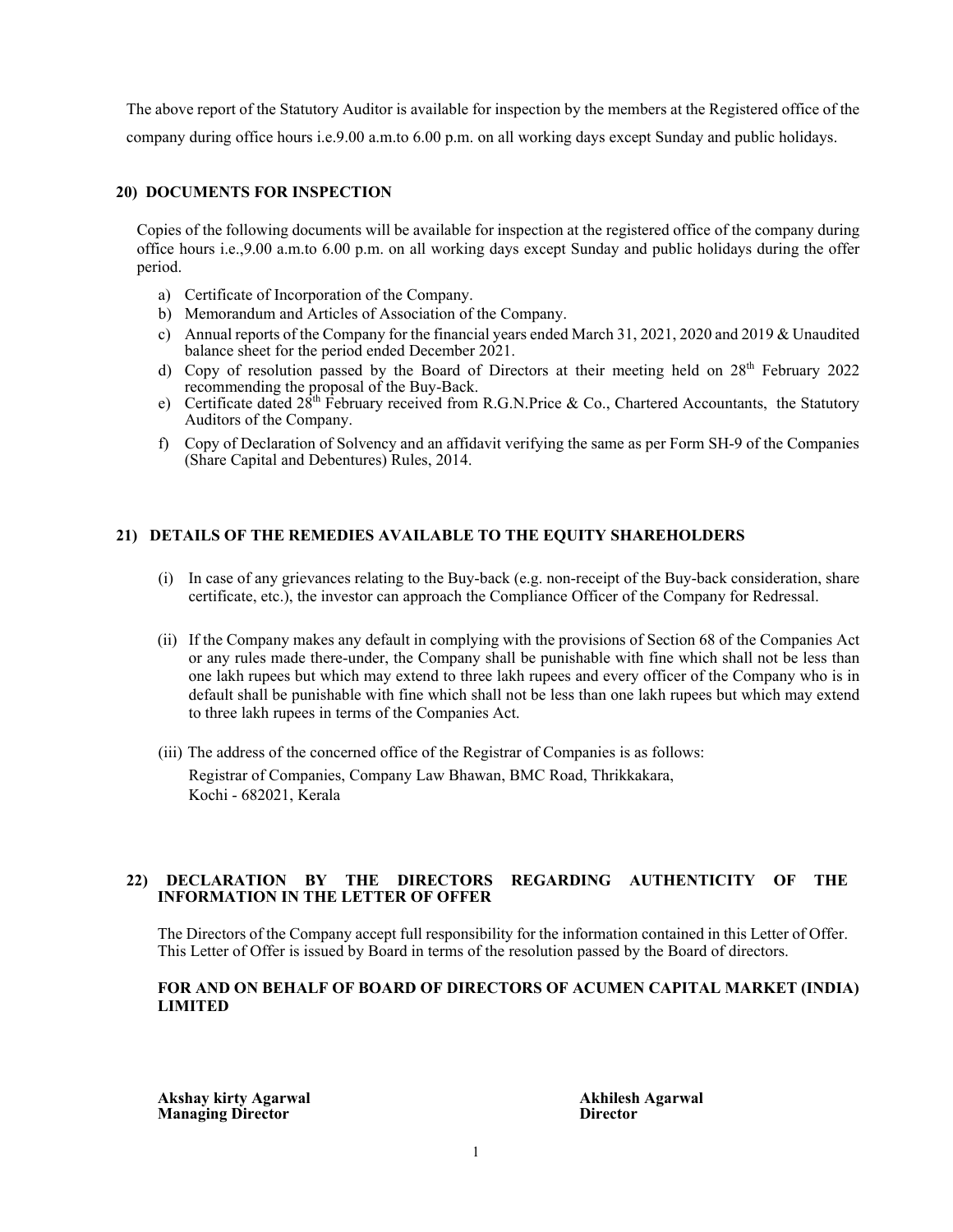**Place: Cochin Date: 28/02/2022** 

**Enclosure:**  Tender Form along with Form SH 4.

# ANNEXURE II ‐ TENDER FORM FOR ELIGIBLE SHAREHOLDERS HOLDING DEMAT SHARES

#### **FORM OF ACCEPTANCE-CUM-ACKNOWLEDGEMENT**

**Bid Number: Date:** 

| <b>BUY-BACK OPENS ON:</b>                               | 07/03/2022                                     |  |                                                      |
|---------------------------------------------------------|------------------------------------------------|--|------------------------------------------------------|
| <b>BUY-BACK CLOSES ON:</b>                              | 22/03/2022                                     |  |                                                      |
|                                                         | For Registrar use                              |  |                                                      |
| Inward No.                                              | Date                                           |  | Stamp                                                |
|                                                         |                                                |  |                                                      |
|                                                         | Status (please tick appropriate box)           |  |                                                      |
| Individual                                              | FII                                            |  | Insurance Co.                                        |
| Foreign Co.                                             | NRI/OCB                                        |  | <b>FVCI</b>                                          |
| <b>Body Corporate</b>                                   | Bank / FI                                      |  | Pension / PF                                         |
| VCF                                                     | Partnership/LLP                                |  | Others (specify)                                     |
| India Tax Residency Status: Please tick appropriate box |                                                |  |                                                      |
|                                                         |                                                |  | <b>Resident of</b>                                   |
| <b>Resident in</b><br>India                             | <b>Non-Resident in</b><br>India                |  | (Shareholder to<br>fill the country of<br>residence) |
|                                                         | Route of Investment (For NR Shareholders only) |  |                                                      |
| <b>Portfolio Investment Scheme</b>                      |                                                |  | <b>Foreign Investment Scheme</b>                     |

To,

Acumen Capital Market (India) Limited

STR Building,Veekshanam Road,

Cochin -

682035

Kerala, India

#### Dear Sir/ Madam**,**

Sub: Letter of Offer dated 28/02/2022, to Buy back up to 4,85,000 Equity Shares of Acumen Capital Market (India) Limited (the "Company") at a price of Rs. 90. (Ninety only) per Equity Share (the "Buyback Offer Price") payable in cash

- 1 I / We having read and understood the Letter of Offer issued by the Company hereby tender / offer my / our Equity Shares in response to the Buyback on the terms and conditions set out below and in the Letter of Offer.
- 2. I / We authorize the Company to buyback the Equity Shares offered (as mentioned above) and to issue instruction(s) to the Registrar to the Buyback to extinguish the Equity Shares.
- 3. I / We hereby warrant that the Equity Shares comprised in this Tender Offer are offered for Buyback by me / us free from all liens, equitable interest, charges and encumbrance.
- 4. I / We declare that there are no restraints / injunctions or other covenants of any nature which limits / restricts in any manner my / our right to tender Equity Shares for Buyback and that I / We am / are legally entitled to tender the Equity Shares for Buyback.
- I / We agree that the Company will pay the Buyback Price only after due verification of the validity of documents .
- 6. I / We agree to receive, at my own risk, the invalid / unaccepted Equity Shares under the Buyback in the demat a/c from where I / we have tendered the Equity Shares in the Buyback.
- 7. I / We agree to return to the Company any Buyback consideration that may be wrongfully received by me / us.
- 8. I / We undertake to execute any further documents and give any further assurances that may be required or expedient to give effect to my / our tender / offer and agree to abide by any decision that may be taken by the Company to effect the Buyback in accordance with the Companies Act, and any other applicable laws.
- 9. Details of Equity Shares held and tendered / offered for Buy-back: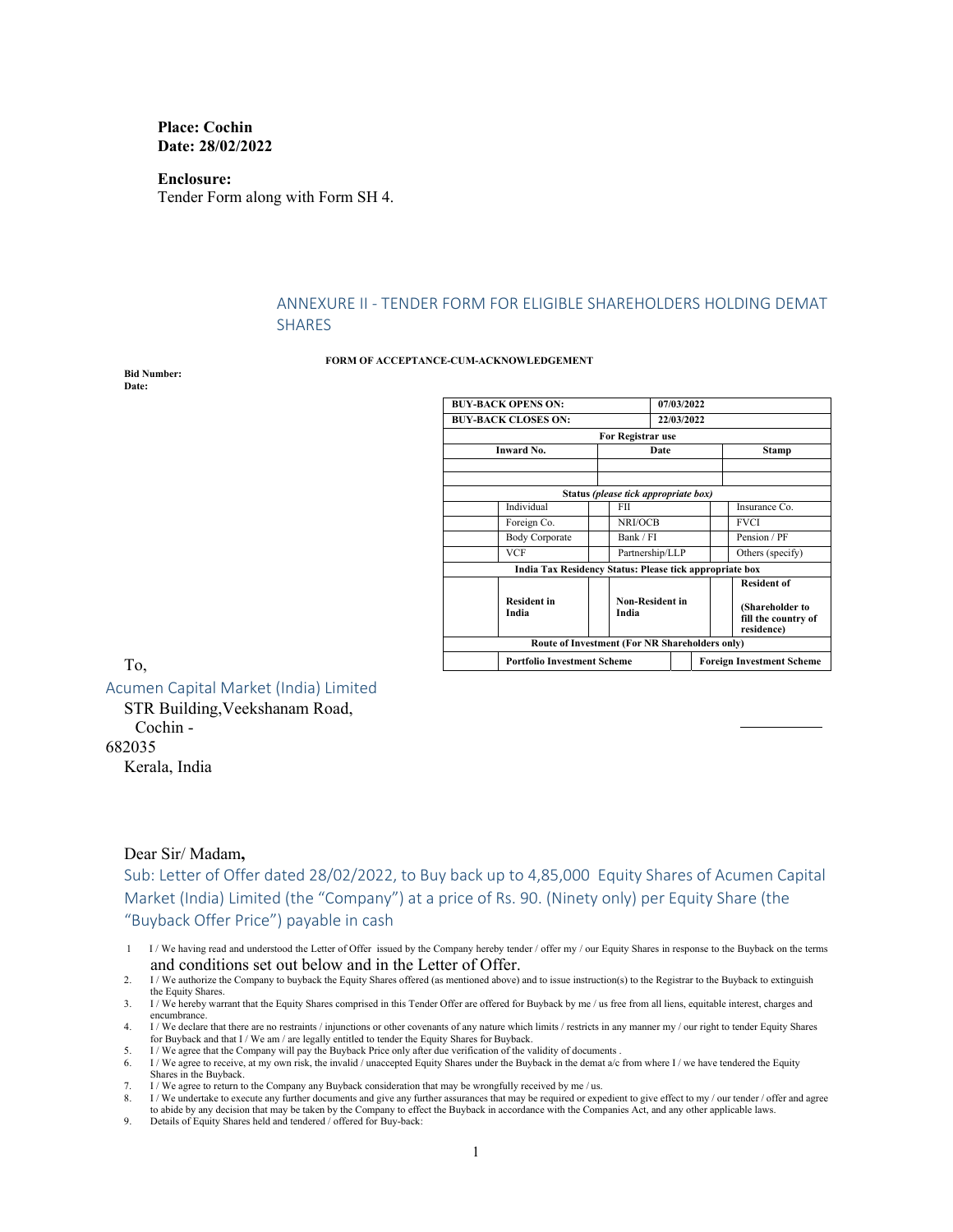| <b>Particulars</b>                                                                     | In Figures | In Words |
|----------------------------------------------------------------------------------------|------------|----------|
| Number of Equity Shares held as on Record<br>Date (March 01, 2022)                     |            |          |
| Number of Equity Shares Entitled for Buy-<br>back (Buy-back Entitlement)               |            |          |
| Number of Equity Shares offered for Buy-<br>back (Including Additional Shares, if any) |            |          |

N**ote**: An Eligible Shareholder may tender Equity Shares over and above his / her Buyback Entitlement. Number of Equity Shares validly tendered by any Eligible Shareholder<br>up to the Buyback Entitlement of such Eligible Sha *Shares tendered by any Eligible Shareholder over and above the number of Equity Shares held by such Eligible Shareholder as on the Record Date shall not be considered for the purpose of Acceptance.* 

Tear along this line

# ACKNOWLEDGMENT SLIP: Acumen Capital Market (India) Limited BUYBACK OFFER 2022 *(To be filled by the Equity Shareholder) (Subject to verification)*

| DP ID                                                                  |  |                 | Client ID |  |
|------------------------------------------------------------------------|--|-----------------|-----------|--|
| Received from Mr./Ms./Mrs.                                             |  |                 |           |  |
| Form of Acceptance-cum-Acknowledgement, Original TRS along with:       |  |                 |           |  |
| No. of Equity Shares offered for Buyback (In<br>(in words)<br>Figures) |  |                 |           |  |
| Please quote Client ID No. & DP ID No. for all future correspondence   |  | Stamp of Broker |           |  |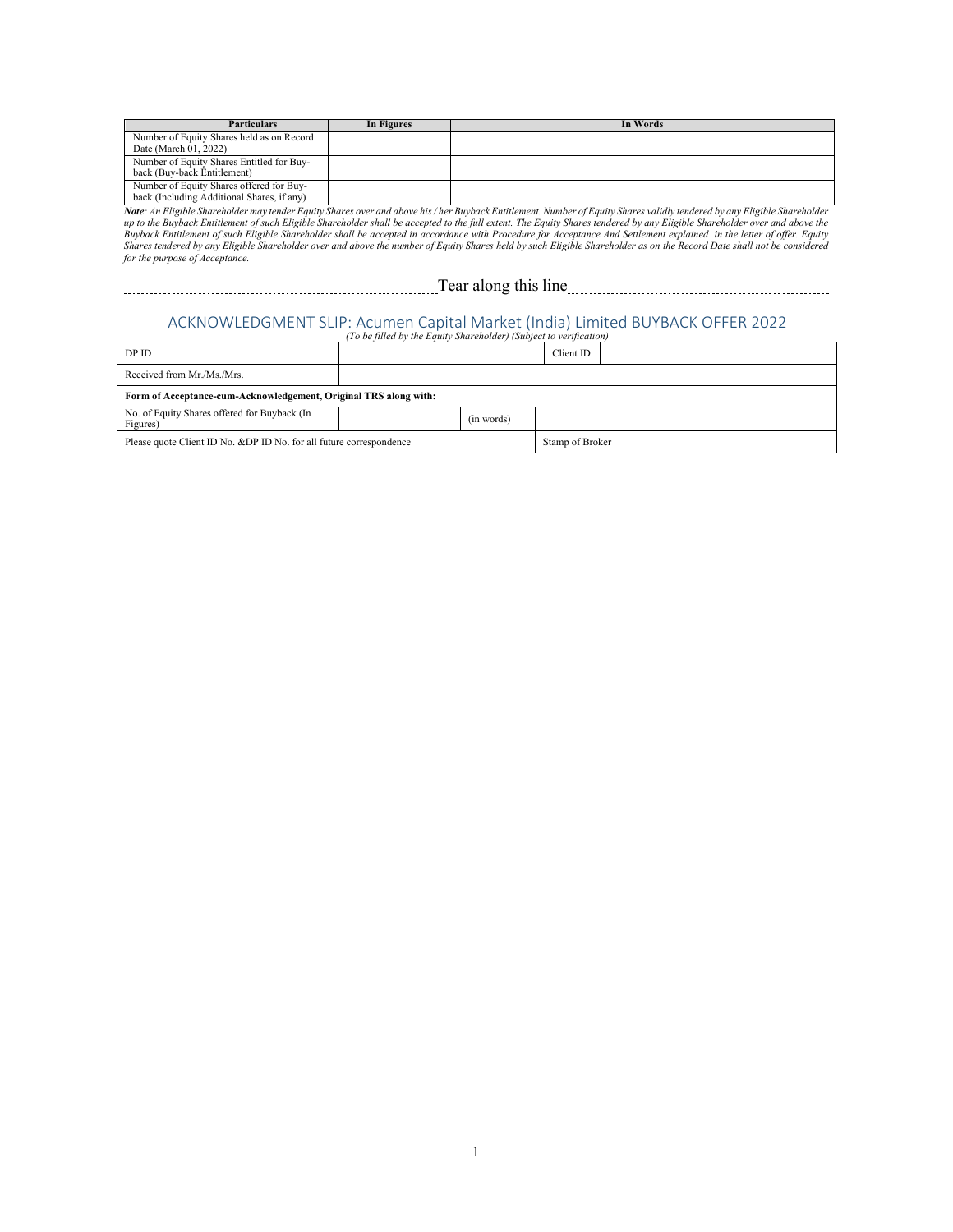#### 10. Details of Account with Depository Participant (DP):

| Name of the Depository (tick whichever is applicable) | <b>NSDL</b> | CDSL |
|-------------------------------------------------------|-------------|------|
| Name of the Depository Participant                    |             |      |
| DP ID No.                                             |             |      |
| Client ID No. with the DP                             |             |      |
|                                                       |             |      |

# 11. Equity Shareholders Details:

| <b>Particulars</b>                                | <b>First/Sole Holder</b> | Joint Holder 1                               | Joint Holder 2 | Joint Holder 3 |
|---------------------------------------------------|--------------------------|----------------------------------------------|----------------|----------------|
| Full Name(s) Of the Holder                        |                          |                                              |                |                |
| $Signature(s)*$                                   |                          |                                              |                |                |
| PAN                                               |                          |                                              |                |                |
| Address of the Sole/First Equity<br>Shareholder   |                          |                                              |                |                |
| Telephone No. of Sole/First Equity<br>Shareholder |                          | Email ID of Sole/First<br>Equity Shareholder |                |                |

*\* Corporate must affix rubber stamp and sign.* 

### Instructions:

**This Tender Form has to be read along with the Letter of Offer and is subject to the terms and conditions mentioned in the Letter of Offer and this Tender Form** 

- 1. This Offer will open on 07/03/2022 and close on 22/03/ 2022.
- 2. This Tender form has to be read along with the Letter of Offer and is subject to the terms and conditions mentioned in the Letter of Offer and this Tender Form..
- 3. Shareholders may submit their duly filled Tender Form to the Company for Buyback . Eligible Shareholders must ensure that the Tender Form, along with the requisite documents, reach to the Company to the Buyback not later than 2 (two) days from the Buyback Closing Date 22.03.2022
- 4. In case any registered entity that has merged with another entity and the merger has been approved and has come into effect but the process of getting the successor company as the registered shareholder is still incomplete, then such entity along with the Tender Form should file a copy of the following documents:
	- i. Approval from the appropriate authority for such merger;<br>ii. The scheme of merger: and
	- The scheme of merger; and
	- iii. The requisite form filed with MCA intimating the merger.
- 5. The shares in the Offer shall be rejected if the tenderer is not an Eligible Shareholder of the Company as on the Record date.
- 6. The Shareholders will have to ensure that they keep the DP Account active and unblocked to receive credit in case of return of Equity Shares due to rejection or due to prorated Buyback as may be decided by the Company / Registrar to the Buyback.
- 7. Eligible Shareholders to whom the Offer is made are free to tender shares to the extent of their entitlement in whole or in part or in excess of their entitlement, but not exceeding their holding as on Record Date.
- 8. All documents sent by Eligible Shareholders will be at their own risk. Eligible Shareholders are advised to safeguard adequately their interests in this regard.
- 9. By agreeing to participate in the Buyback the NR and NRI shareholders give the Company the authority to make, sign, execute, deliver, acknowledge and perform all applications to file regulatory reporting, if required, including FC-TRS form, if necessary and undertake to provide assistance to the Company for such regulatory reporting, if required by the Company.

*All capitalised items not defined herein shall have the meaning ascribed to them in the Letter of Offer.* 

 Tear along this line ALL FUTURE CORRESPONDENCE IN CONNECTION WITH THIS BUYBACK, IF ANY, SHOULD BE ADDRESSED TO THE COMPANY AT THE FOLLOWING ADDRESS QUOTING YOUR CLIENT

# ID AND DP ID:

**Investor Service Centre: Acumen Capital Market (India) Limited BUYBACK OFFER 2022** 

**Acumen Capital Market (India) Limited**  S.T. Reddiar & Sons Building,

Veekshanam Road,Cochin -682035,

# Kerala, India **Tel No.:** 0484- 4291111;

**Website:** www.acumengroup.in **Email:** admin@acumengroup.in

**Investor grievance e-mail:grievances@acumengroup.in**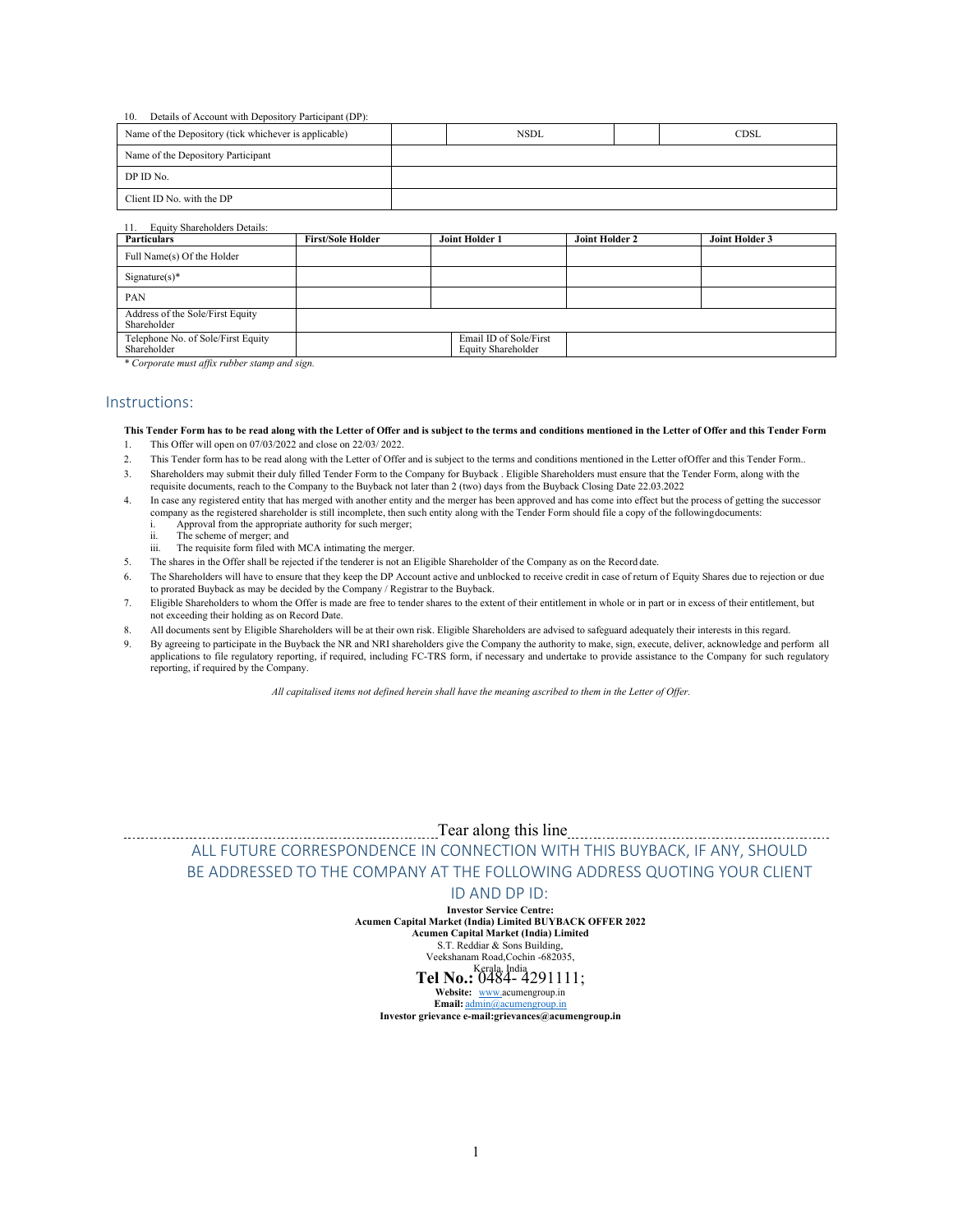# ANNEXURE 1 ‐ TENDER FORM FOR ELIGIBLE SHAREHOLDERS HOLDING PHYSICAL SHARES

#### **FORM OF ACCEPTANCE-CUM-ACKNOWLEDGEMENT**

**Bid Number: Date:** 

| <b>BUY-BACK OPENS ON:</b>                               |                                                | 07/03/2022      |  |                                                      |
|---------------------------------------------------------|------------------------------------------------|-----------------|--|------------------------------------------------------|
| <b>BUY-BACK CLOSES ON:</b>                              | 22/03/2022                                     |                 |  |                                                      |
|                                                         | For Registrar use                              |                 |  |                                                      |
| Inward No.                                              | Date                                           |                 |  | <b>Stamp</b>                                         |
|                                                         |                                                |                 |  |                                                      |
|                                                         |                                                |                 |  |                                                      |
|                                                         | Status (please tick appropriate box)           |                 |  |                                                      |
| Individual                                              | FII                                            |                 |  | Insurance Co.                                        |
| Foreign Co.                                             | NRI/OCB                                        |                 |  | <b>FVCI</b>                                          |
| <b>Body Corporate</b>                                   | Bank / FI                                      |                 |  | Pension / PF                                         |
| VCF                                                     |                                                | Partnership/LLP |  | Others (specify)                                     |
| India Tax Residency Status: Please tick appropriate box |                                                |                 |  |                                                      |
|                                                         |                                                |                 |  | <b>Resident of</b>                                   |
| <b>Resident in</b><br>India                             | <b>Non-Resident in</b><br>India                |                 |  | (Shareholder to<br>fill the country of<br>residence) |
|                                                         | Route of Investment (For NR Shareholders only) |                 |  |                                                      |
| <b>Portfolio Investment Scheme</b>                      |                                                |                 |  | <b>Foreign Investment Scheme</b>                     |

To,

Acumen Capital Market (India) Limited

S.T Reddiar & Sons Building, Veekshanam Road, Cochin -682035, Kerala, India

# Dear Sir/ Madam**,**

Sub: Letter of Offer dated 28/02/ 2022 to Buy back up to 4,85,000 Equity Shares of Acumen Capital Market (India) Limited (the "Company") at a price of Rs. 90( Ninety) per Equity Share (the "Buyback Offer Price") payable in cash<br>1. I/We having read and understood the Le

- 1/ We having read and understood the Letter of Offer issued by the Company hereby tender / offer my / our Equity Shares in response to the Buyback on the terms and conditions set out below and in the Letter of Offer.
- 2. I/We authorize the Company to buyback the Equity Shares offered (as mentioned above) and to issue instruction(s) to the Registrar to the Buyback to extinguish the Equity Shares.
- 3. I / We hereby warrant that the Equity Shares comprised in this Tender Offer are offered for Buyback by me / us free from all liens, equitable interest, charges and encumbrance.

4. I / We declare that there are no restraints / injunctions or other covenants of any nature which limits / restricts in any manner my / our right to tender Equity Shares for Buyback and that I / We am / are legally entitled to tender the Equity Shares for Buyback. 5. I / We agree that the Company will pay the Buyback Price only after due verification of the validity of documents .

- 
- 6. I/ We agree that the Company is not obliged to accept any Equity Shares offered for Buyback where loss of share certificates has been notified to the Company.
- 7. I/ We agree to return to the Company any Buyback consideration that may be wrongfully received by me / us.<br>8. I/ We undertake to execute any further documents and give any further assurances that may be required or e 1/ We undertake to execute any further documents and give any further assurances that may be required or expedient to give effect to my / our tender / offer and 1/ We undertake to execute any further documents and give any
- agree to abide by any decision that may be taken by the Company to effect the Buyback in accordance with the Companies Act and any other applicable laws.<br>9. Details of Equity Shares held and tendered / offered for Buy-back

| <b>Particulars</b>                                                                     | In Figures | In Words |
|----------------------------------------------------------------------------------------|------------|----------|
| Number of Equity Shares held as on Record<br>Date March 01, 2022)                      |            |          |
| Number of Equity Shares Entitled for Buy-<br>back (Buy-back Entitlement)               |            |          |
| Number of Equity Shares offered for Buy-<br>back (Including Additional Shares, if any) |            |          |

*Note: An Eligible Shareholder may tender Equity Shares over and above his / her Buyback Entitlement. Number of Equity Shares validly tendered by any Eligible Shareholder up to the Buyback Entitlement of such Eligible Shareholder shall be accepted to the full extent. The Equity Shares tendered by any Eligible Shareholder over and above the Buyback Entitlement of such Eligible Shareholder shall be accepted in accordance with Procedure for Acceptance And Settlement explained in the letter of offer. Equity Shares tendered by any Eligible Shareholder over and above the number of Equity Shares held by such Eligible Shareholder as on the Record Date shall not be considered for the purpose of Acceptance.* 

Tear along this line

ACKNOWLEDGMENT SLIP: Acumen Capital Market (India) BUYBACK OFFER 2022 *(To be filled by the Equity Shareholder) (Subject to verification)*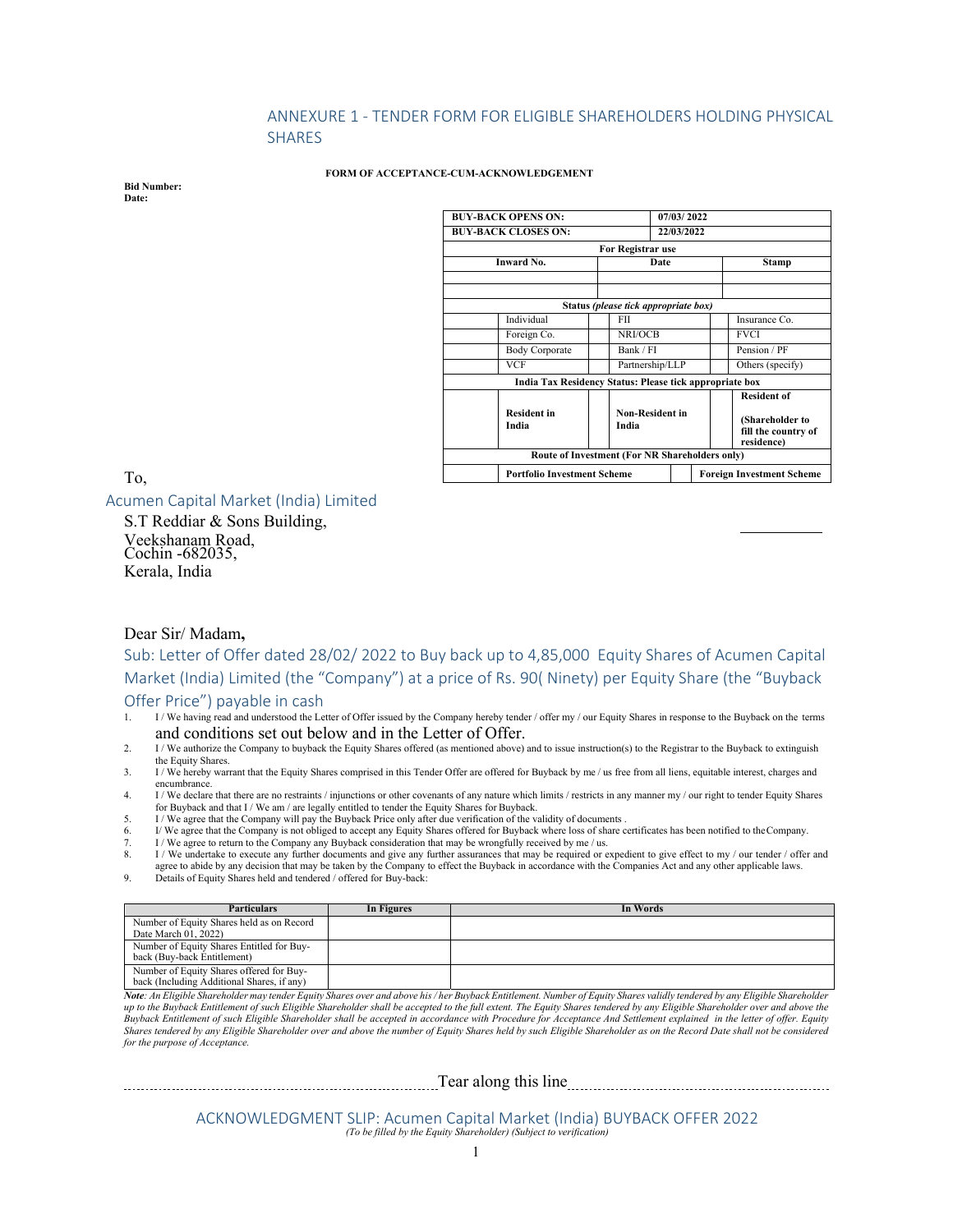| Folio No.                                                              |  |  |                 |  |
|------------------------------------------------------------------------|--|--|-----------------|--|
| Received from Mr./Ms./Mrs.                                             |  |  |                 |  |
| Form of Acceptance-cum-Acknowledgement, Original TRS along with:       |  |  |                 |  |
| No. of Equity Shares offered for Buyback (In<br>(in words)<br>Figures) |  |  |                 |  |
| Please quote Folio No. for all future correspondence                   |  |  | Stamp of Broker |  |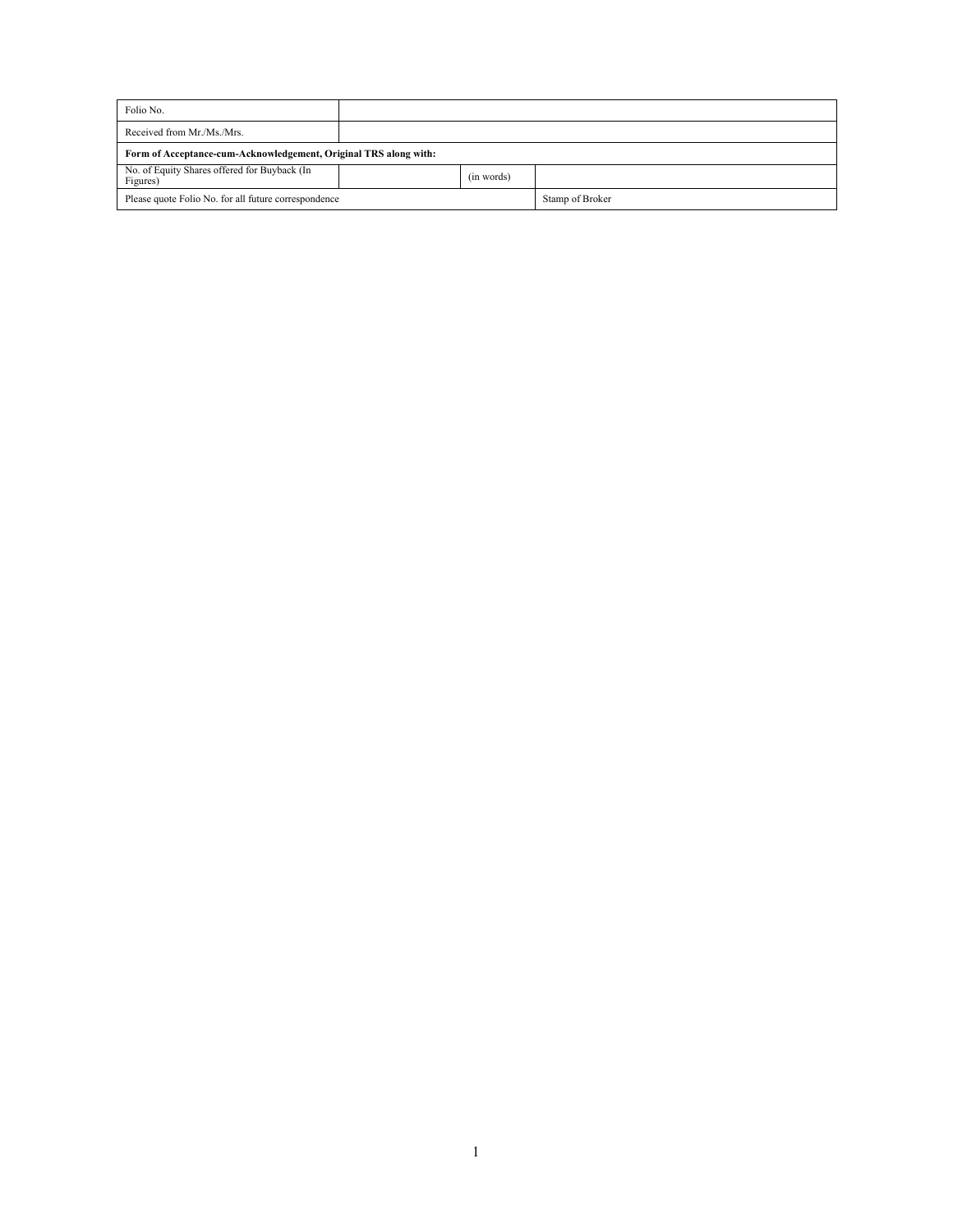10. Non-resident shareholders (including NRIs, OCBs and FIIs) are requested to enclose a consent letter indicating the details of transfer i.e. number of Equity Shares to be transferred, the name of the investee company whose shares are being transferred i.e. "Acumen Capital Market(India) Limited" and the price at which the Equity Shares are being transferred .

| 11.     | Details of Share Certificates enclosed: |                              |                         |    | Total no. of Share Certificates submitted |
|---------|-----------------------------------------|------------------------------|-------------------------|----|-------------------------------------------|
| Sr. No. | Folio No.                               | <b>Share Certificate No.</b> | <b>Distinctive Nos.</b> |    | <b>No. of Equity Shares</b>               |
|         |                                         |                              | From                    | Tо |                                           |
|         |                                         |                              |                         |    |                                           |
|         |                                         |                              |                         |    |                                           |
|         |                                         | Total                        |                         |    |                                           |

*In case the number of folios and share certificates exceed four nos., please attach a separate sheet giving details in the same format as above.* 

| Equity Shareholders Details:<br>12.               |                          |                                              |                       |                |
|---------------------------------------------------|--------------------------|----------------------------------------------|-----------------------|----------------|
| <b>Particulars</b>                                | <b>First/Sole Holder</b> | Joint Holder 1                               | <b>Joint Holder 2</b> | Joint Holder 3 |
| Full Name(s) Of the Holder                        |                          |                                              |                       |                |
| $Signature(s)*$                                   |                          |                                              |                       |                |
| PAN                                               |                          |                                              |                       |                |
| Address of the Sole/First Equity<br>Shareholder   |                          |                                              |                       |                |
| Telephone No. of Sole/First Equity<br>Shareholder |                          | Email ID of Sole/First<br>Equity Shareholder |                       |                |

*\* Corporate must affix rubber stamp and sign.* 

#### Instructions:

- **This Tender Form has to be read along with the Letter of Offer and is subject to the terms and conditions mentioned in the Letter of Offer and this Tender Form**
- 1. This Offer will open on 07/03/ 2022 and close on 22/03/, 2022.
- 2. This Tender form has to be read along with the Letter of Offer and is subject to the terms and conditions mentioned in the Letter of Offer and this Tender Form. 3. Eligible Shareholders who wish to tender their Equity Shares in response to this Buyback should submit the following documents to the company. (i) the Tender Form duly signed (by all Equity Shareholders in case shares are in joint names) in the same order in which they hold the Equity Shares; (ii) original share certificates; (iii) valid share transfer form(s) (Form SH-4) duly filled and signed by the transferors (i.e. by all registered Shareholders in same order and as per the specimen signatures registered with the Company/Registrar) and duly witnessed at the appropriate place authorizing the transfer in favor of the Company; (iv) self-attested copy of the Shareholder's PAN Card; (v) any other relevant documents such as (but not limited to (a) duly attested Power of Attorney if any person other than the Equity Shareholder has signed the relevant Tender Form; (b) notarized copy of death certificate and succession certificate or probated will, as applicable, if the original Shareholder has deceased; and (c) necessary corporate authorisations, such as board resolutions etc., in case of companies); (vi) In addition to the above, if the address of the Shareholder has undergone a change from the address registered in the Register of Members of the Company, the Shareholder would be required to submit a self-attested copy of address proof consisting of any one of the following documents: valid Aadhar Card, Voter Identity Card or Passport.
- In case of non-receipt of the Letter of Offer, Eligible Shareholders holding Equity Shares may participate in the offer by providing their application in plain paper in writing signed by all Eligible Shareholders (in case of joint holding), stating name, address, folio number, number of Equity Shares held, Equity Share certificate number, number of Equity Shares tendered for the Buyback and the distinctive numbers thereof, enclosing the original Equity Share certificate(s), copy of Eligible Shareholder's PAN card(s) and executed share transfer form in favour of the Company. Eligible Shareholders must ensure that the Tender Form, along with the requisite documents, reach to the Company to the Buyback not later than 2 (two) days from the Buyback Closing Date 22.03.2022.
- 5. For procedure followed by Eligible Shareholders for tendering shares in the buyback, please refer the Letter of Offer.
- 6. All documents as mentioned above shall be enclosed with the valid Tender Form otherwise the shares will be liable for rejection. The shares shall be liable for rejection on the following grounds amongst others: (a)If any other company share certificates are enclosed with the Tender Form instead of the share certificate of the Company; (b) non submission of Notarized copy of death certificate and succession certificate / probated/Will, as applicable in case any Eligible Shareholder has deceased; (c) in case the signature on the Tender Form and Form SH-4 doesn't match as per the specimen signature recorded with Company  $\bar{\sqrt{}}$  Registrar; (d) if necessary corporate authorizations under official stamp are not accompanied with tender form; (e) if the transmission of the Equity Shares is not completed, and the Equity Shares are not in the name of the Eligible Shareholders; or (g) the Form SH-4 is not witnessed.

*All capitalised items not defined herein shall have the meaning ascribed to them in the Letter of Offer.* 

 Tear along this line ALL FUTURE CORRESPONDENCE IN CONNECTION WITH THIS BUYBACK, IF ANY, SHOULD BE ADDRESSED TO REGISTRAR TO THE BUYBACK AT THE FOLLOWING ADDRESS QUOTING YOUR CLIENT ID AND DP ID:

> **Investor Service Centre: Acumen Capital Market (India) Limited BUYBACK OFFER 2022 Acumen Capital Market (India) Limited**  S.T. Reddiar &Sons Building, **Veekshanam Road**,Cochin -682035, **Kerala,** India **Tel No.:** 0484 4291111; **Website:** www.acumengroup.in **Email:** admin@acumengroup.in

**Investor grievance e-mail: grievances@acumengroup.in**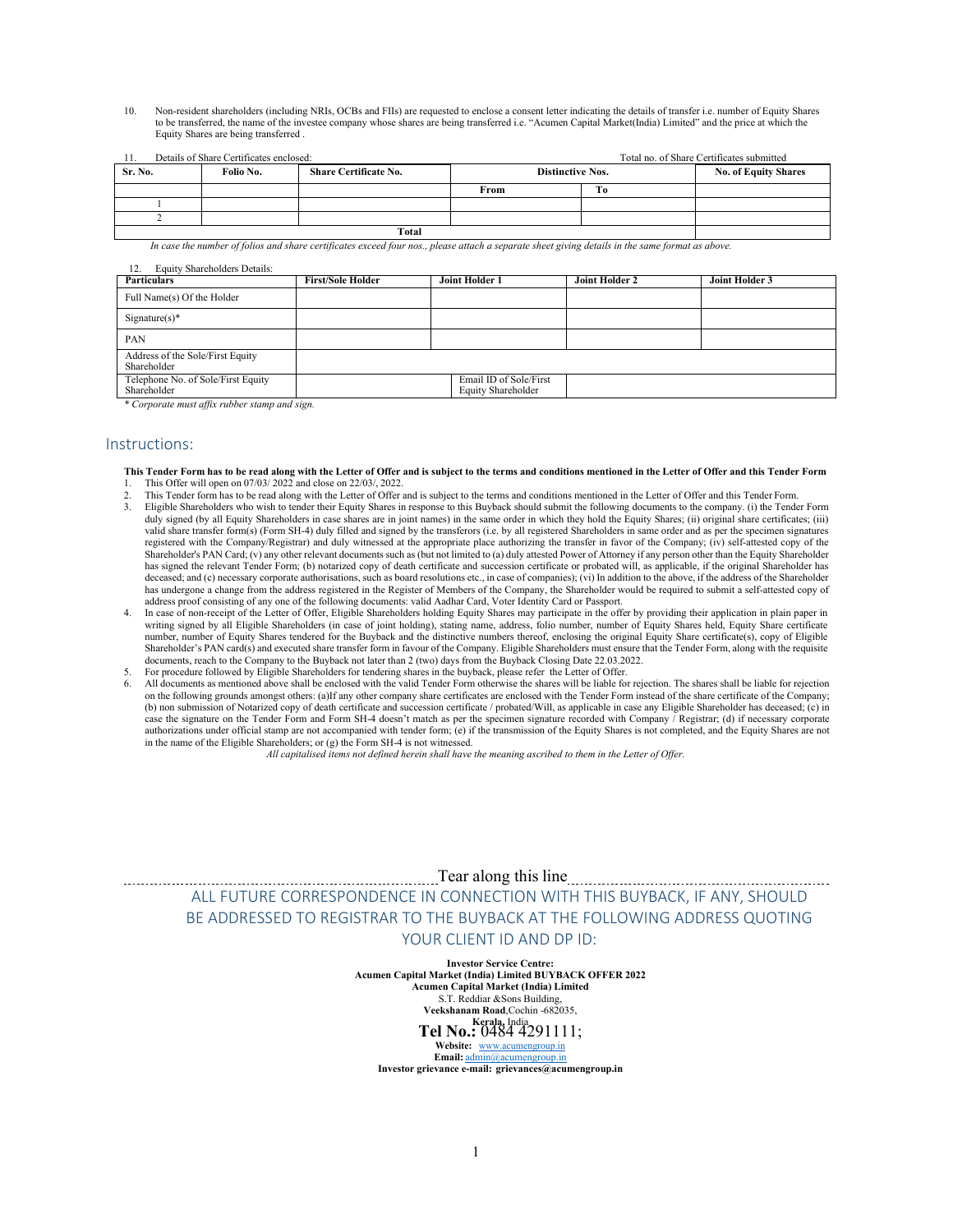# **Annexure III - Form No. SH-4 Securities Transfer Form Pursuant to section 56 of the Companies act, 2013 and sub-rule (1) of rule 11 of the Companies (Share Capital and Debentures) Rules 2014**

**Date of execution**………………………………..

FOR THE CONSIDERATION stated below the "Transferor(s)" named do hereby transfer to the "Transferee(s)" named the securities specified below subject to the conditions on which the said securities are now held by the Transferor(s) and the Transferee(s) do hereby agree to accept and hold the said securities subject to the conditions aforesaid.

**CIN:** U67120KL 1995PLC008674 **Name of the company (in full): Acumen Capital Market (India) Limited**  Name of the Stock Exchange where the company is listed, if any: NA

# DESCRIPTION OF SECURITIES:

| Kind/Class of securities | Nominal value of each  | Amount called up per unit | Amount paid up per unit of |
|--------------------------|------------------------|---------------------------|----------------------------|
|                          | unit of security $(2)$ | of security $(3)$         | security $(4)$             |
| <b>Equity Shares</b>     | $Rs.10/-$              | $Rs.10/-$                 | $Rs$ 10/-                  |

| No. of Securities being Transferred | Consideration Received (Rs) |            |
|-------------------------------------|-----------------------------|------------|
| In Figures<br>In Words              | In words                    | In figures |
|                                     |                             |            |
|                                     |                             |            |

| Distinctive Number             | ∽rom |  |  |
|--------------------------------|------|--|--|
|                                |      |  |  |
| Corresponding Certificate Nos: |      |  |  |

# **TRANSFEROR'S PARTICULARS**

| Registered Folio Number                                     |                      |
|-------------------------------------------------------------|----------------------|
| Name(s) in full                                             | Seller Signature (s) |
|                                                             |                      |
| 2.                                                          |                      |
| 3.                                                          |                      |
|                                                             |                      |
| I, hereby confirm that the Transferor has signed before me. | Witness<br>Signature |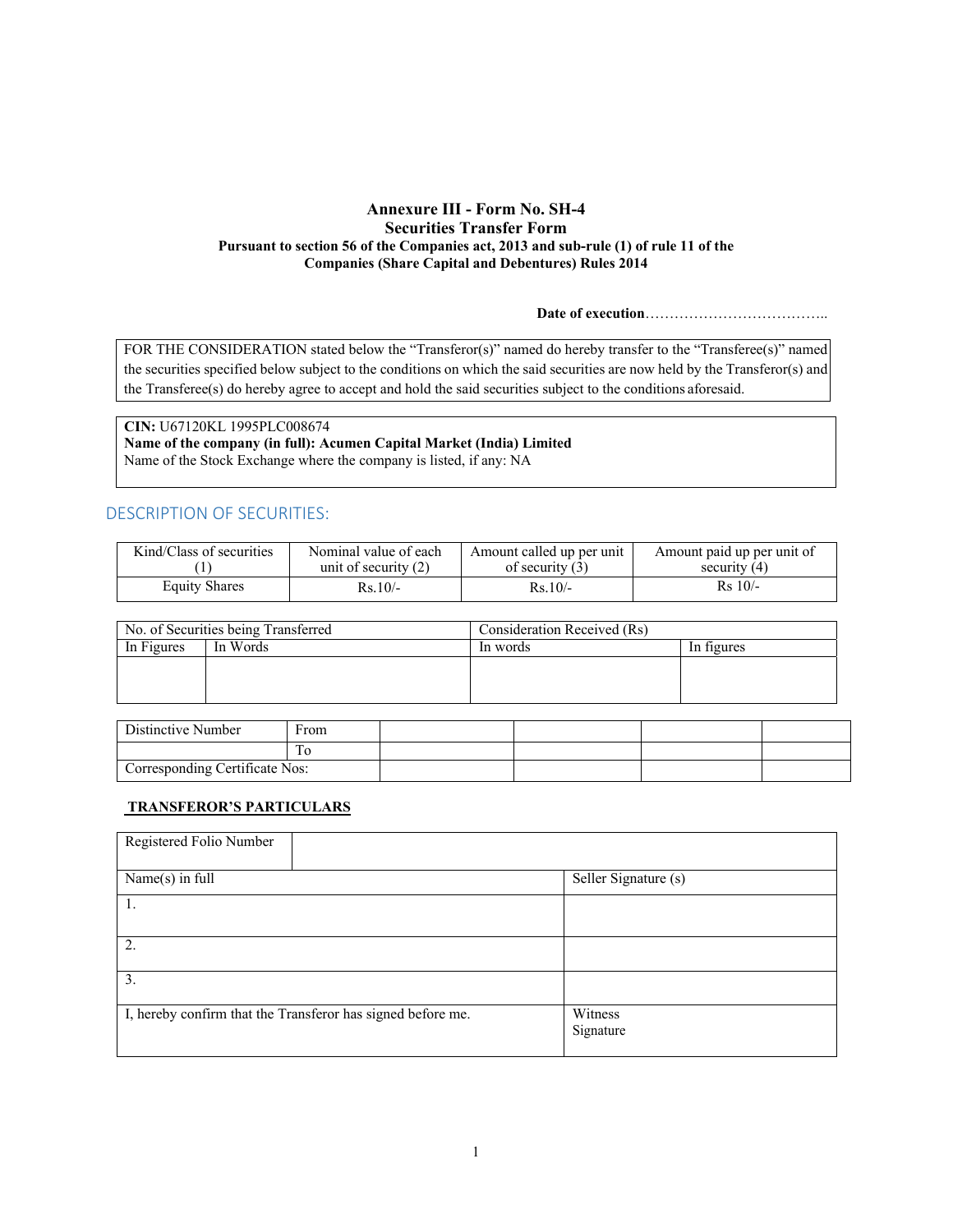| Name and Address of Witness |  |  |
|-----------------------------|--|--|
|                             |  |  |
|                             |  |  |
|                             |  |  |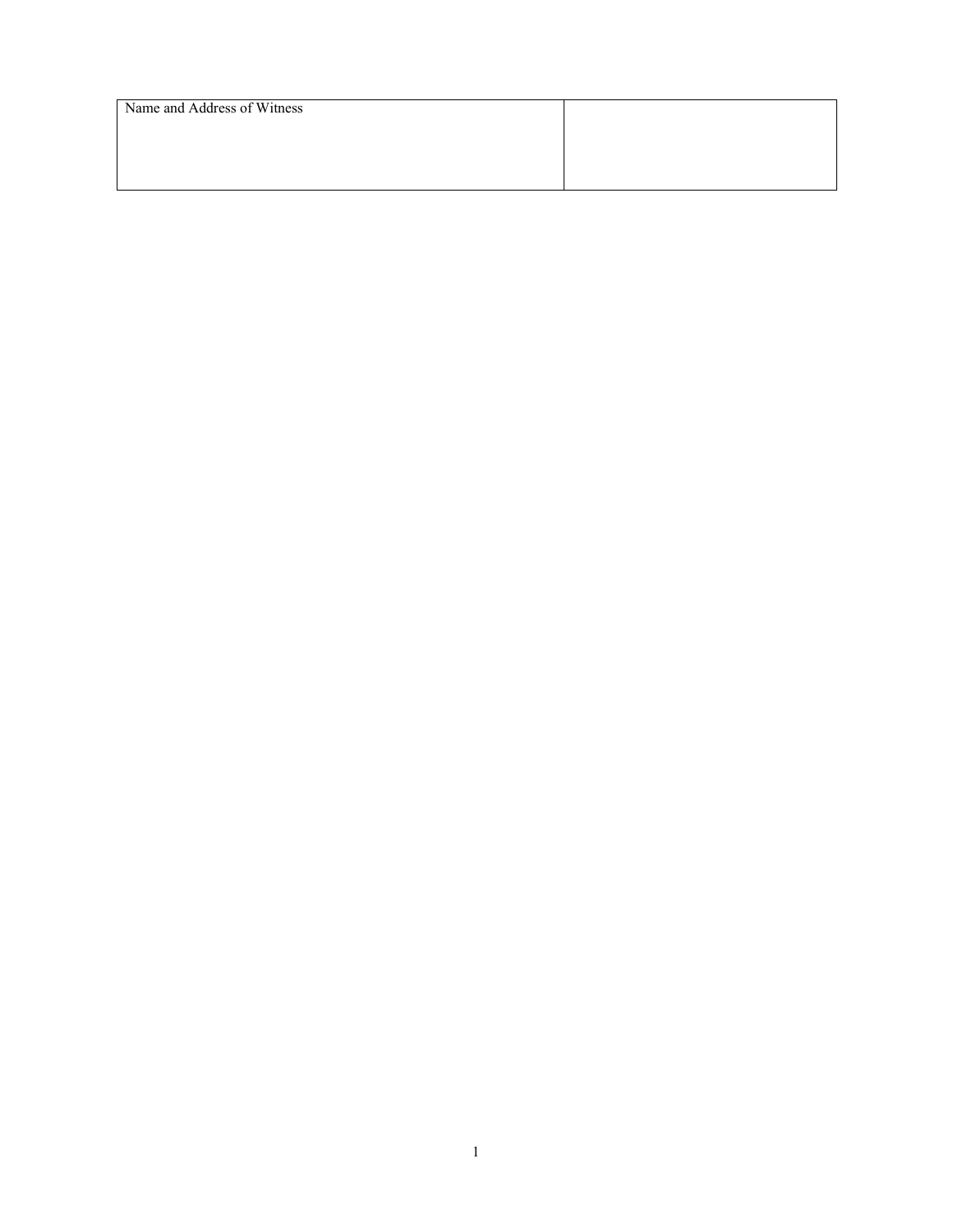# **TRANSFEREE'S PARTICULARS-**

|                                          | $\mathbf{I}$ | $\overline{2}$ | $\overline{3}$ |
|------------------------------------------|--------------|----------------|----------------|
| Name in full                             |              |                |                |
| Father's/<br>mother's/<br>Spouse<br>Name |              |                |                |
| Address<br>E-mail ID                     |              |                |                |
| Occupation                               |              |                |                |
| Existing<br>folio no., if<br>any         |              |                |                |
| Signature                                |              |                |                |

Folio No. of Transferee:

Specimen Signature of Transferee

1.

2.

3.

Value of stamp affixed: (Rs.) Enclosures:

(1) Certificate of shares or debentures or other securities

- (2) If no certificate is issued, letter of allotment.
- (3) Other, Specify…………………….

Stamps: